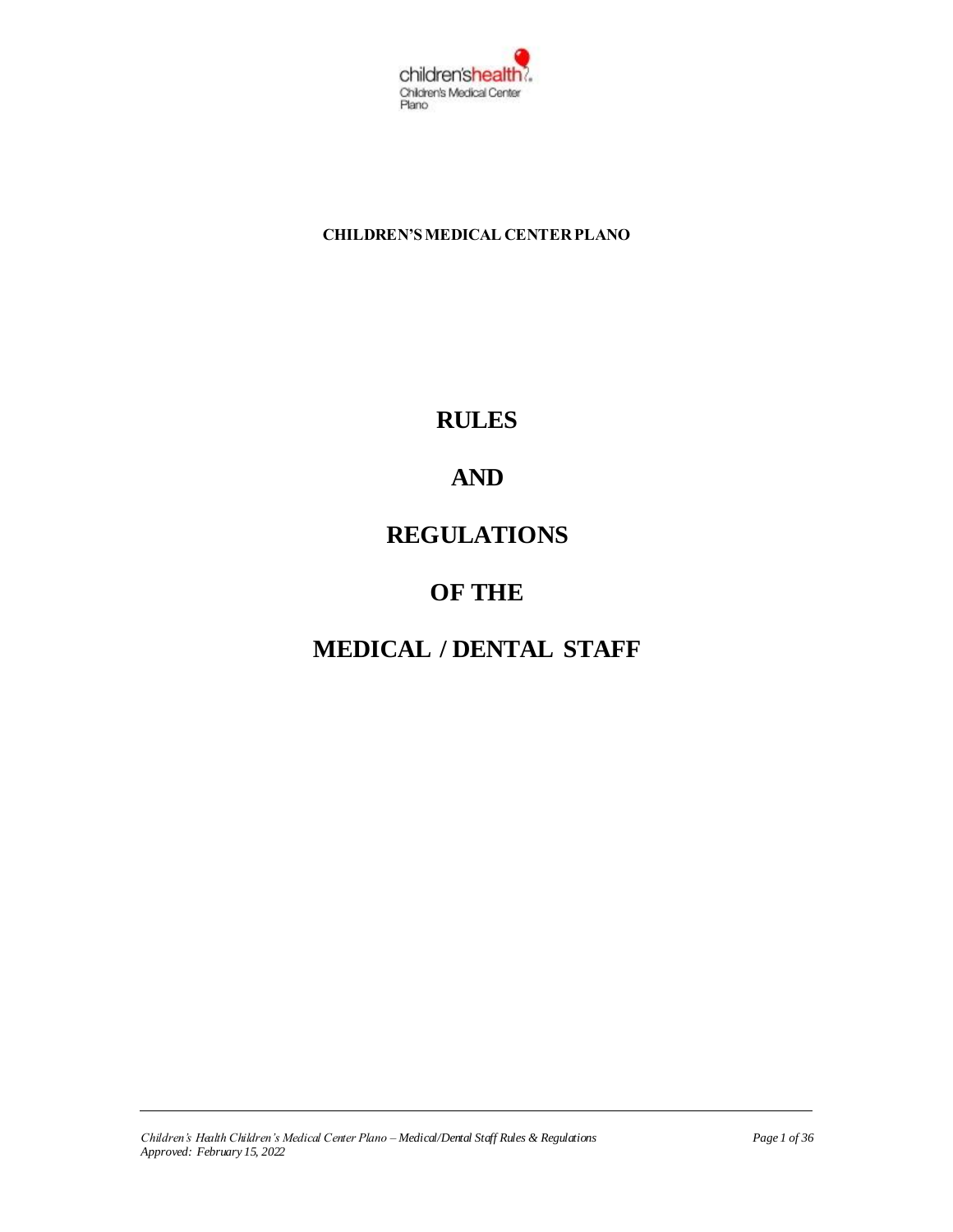

## **TABLE OF CONTENTS**

| Section 2. | 2.1.<br>2.2.<br>2.3.<br>2.4.<br>2.5.<br>2.6.<br>2.7.<br>Automatic Suspension and Relinquishment of Privileges 13<br>2.8.<br>2.9 |  |
|------------|---------------------------------------------------------------------------------------------------------------------------------|--|
|            |                                                                                                                                 |  |
|            |                                                                                                                                 |  |
|            |                                                                                                                                 |  |
|            |                                                                                                                                 |  |
|            |                                                                                                                                 |  |
|            | Section 8. Obtaining Organs and Tissues for Transplantation27-28                                                                |  |
|            |                                                                                                                                 |  |
|            |                                                                                                                                 |  |
|            |                                                                                                                                 |  |
|            |                                                                                                                                 |  |
|            |                                                                                                                                 |  |
|            |                                                                                                                                 |  |
|            |                                                                                                                                 |  |
|            |                                                                                                                                 |  |
|            | Section 17. Adoption, Review and Amendments of the Rules and Regulations36                                                      |  |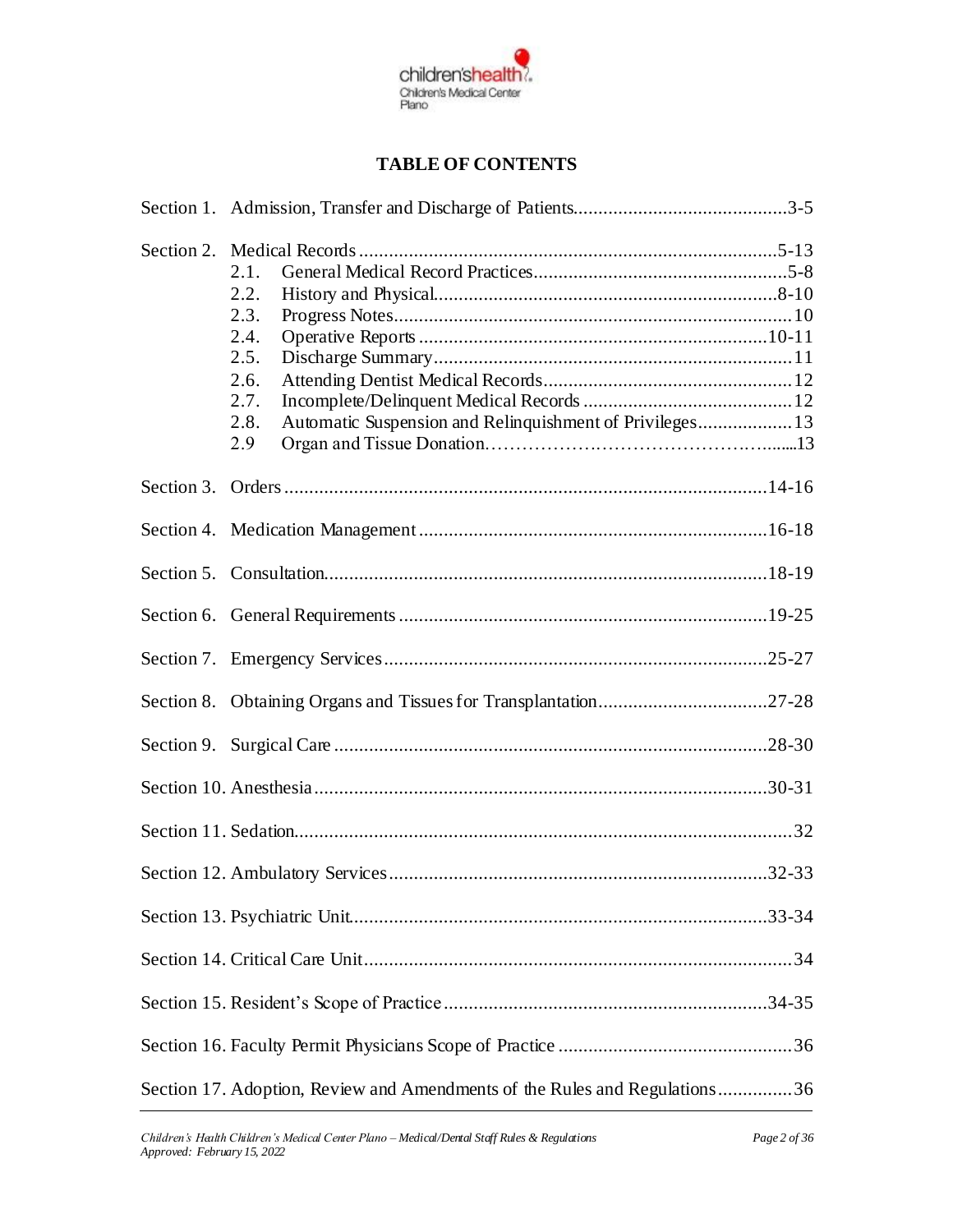

#### **SECTION 1. Admission, Transfer and Discharge of Patients**

- 1.1. A patient may be admitted to Children's Medical Center Plano ("Children's Plano" as defined in the Medical/Dental Staff Bylaws) only by a member of the Medical/Dental Staff having admitting privileges. A member of the Medical/Dental Staff may, in the course of caring for a patient, request that the patient be admitted to a different medical or surgical service. In that case, the referring Medical/Dental Staff member is responsible for conducting an appropriate hand-off of care.
- 1.2. Except in an emergency situation, no patient shall be admitted to Children's Plano without a provisional diagnosis or valid reason for admission being stated. In the case of an emergency, this information shall be recorded in the medical record as soon as possible after admission.
- 1.3. In situations where there is a transfer of attending responsibilities between two providers, the accepting provider is responsible for confirming the attending designation within the electronic medical record has been changed.
- 1.4. If an unforeseen inpatient emergency arises and the patient's physician/dentist cannot be contacted, the appropriate Service Chief shall be contacted, and the appropriate chain of command shall be followed.
- 1.5. Children's Plano is a setting for the education of Residents, Fellows and medical students. While patients at Children's Plano may be evaluated and treated by Residents, Fellows or medical students, the attending physician/dentist is responsible for the supervision of medical/dental care provided to the patient. Residents, Fellows and medical students must comply with the policies established by Children's Plano and University of Texas Southwestern Medical Center ("UT Southwestern").
- 1.6. Except as otherwise provided in Children's Plano policies, no patient shall be transferred within Children's Plano without the approval of the attending physician/dentist, with the exception of a critically ill or infectious patient who requires immediate relocation to protect him/her self or others. In case of an emergency, the attending physician shall be notified as soon as he or she can be reached.
- 1.7. When a patient is being transferred to another hospital or other health care facility, the attending physician shall follow Children's Plano transfer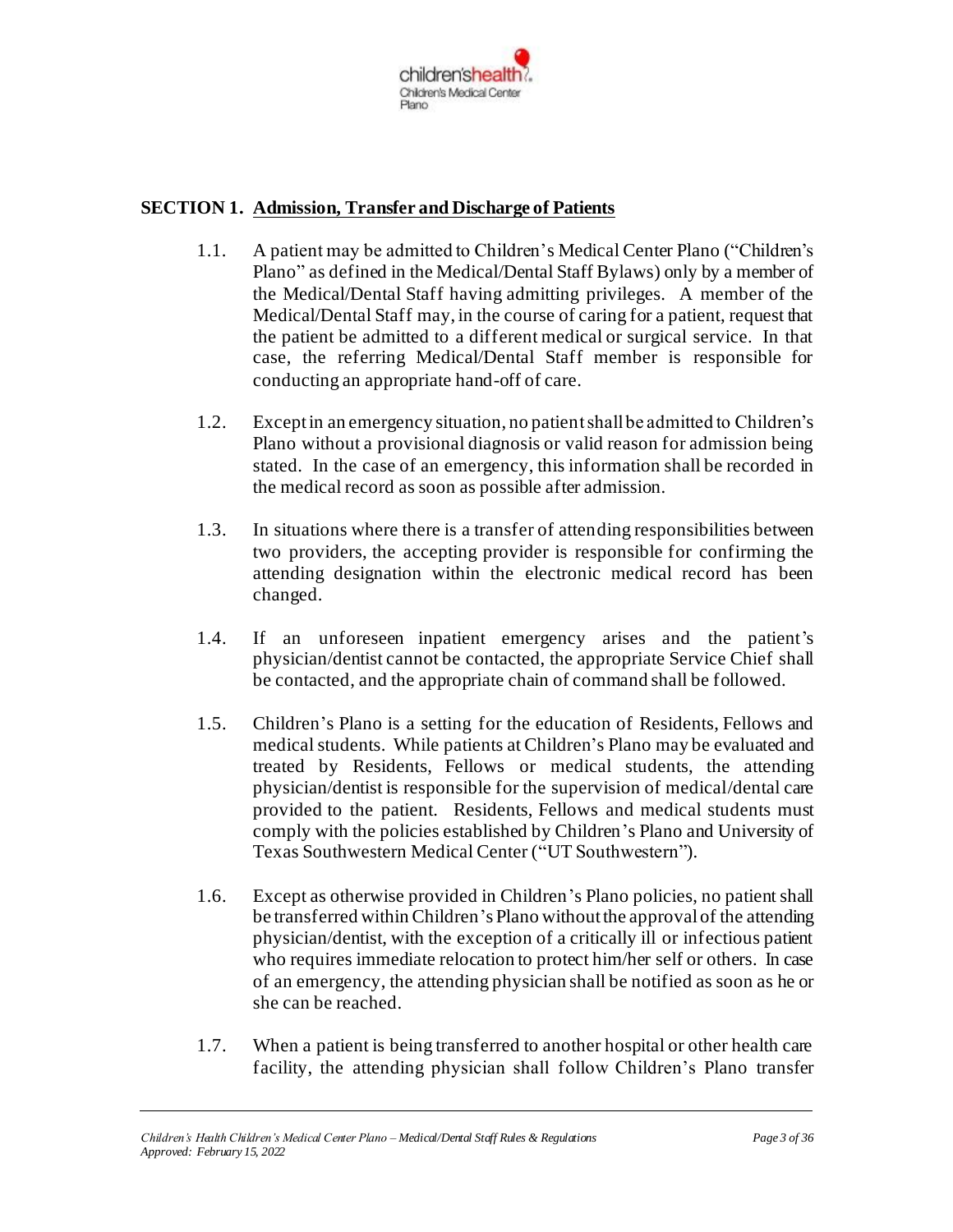

policy and procedures and all applicable state and federal laws governing patient transfers.

- 1.8. If the patient is considered to be a source of danger to him/her self or others, the admitting physician shall be responsible for providing such information as may be necessary to protect the patient from self-harm and harm to other patients, staff or visitors as defined by hospital policy.
- 1.9. Any patient who is evaluated in the Emergency Department(ED) or is being admitted to or is already an inpatient at Children's Plano, and who is known or suspected to be suicidal, has taken a chemical/drug overdose, or is otherwise suspected to exhibit self-harm behavior, shall have a mental health assessment. The assessment may be performed by a mental health clinician (LCSW, LPC, LMFT, PhD, MD, or DO) who will provide the findings of that assessment to the ED attending or the patient's treating physician. The attending will determine if additional psychiatric consultation is needed. If this assessment is refused by the patient, parent or other authorized party, the medical record shall indicate that the assessment was recommended, offered, and refused. A referral shall be made by the physician to Child Protective Services, if appropriate and necessary suicide prevention precautions shall be taken according to Children's Plano policy and procedure.
- 1.10. The patient shall be discharged only on the written order of the attending physician, Resident, Fellow or an authorized Advanced Practice Professional ("APP") defined as an advanced practice registered nurse ("APRN"), physician assistant ("PA"), certified registered nurse anesthetist ("CRNA") or certified anesthesiologist assistant ("CAA") authorized by the attending physician. If a patient leaves Children's Plano against medical advice ("AMA"), the patient, parent or other authorized party shall be requested to sign an AMA release. If a release cannot be obtained, document the refusal and leaving AMA in the patient's medical record along with any reason given, and witnessed by an employee. A patient leaving Children's Plano AMA without signing the appropriate document(s) shall be considered to be officially discharged AMA.
- 1.11. As medically appropriate, the attending physician, Resident, Fellow, or APP authorized by the attending physician shall discharge patients before 10:00 A.M. on the day of discharge.
- 1.12. Physicians/dentists shall abide by admitting/discharge requirements that have been delineated in other sections of these Rules and Regulations or applicable Policies and Procedures.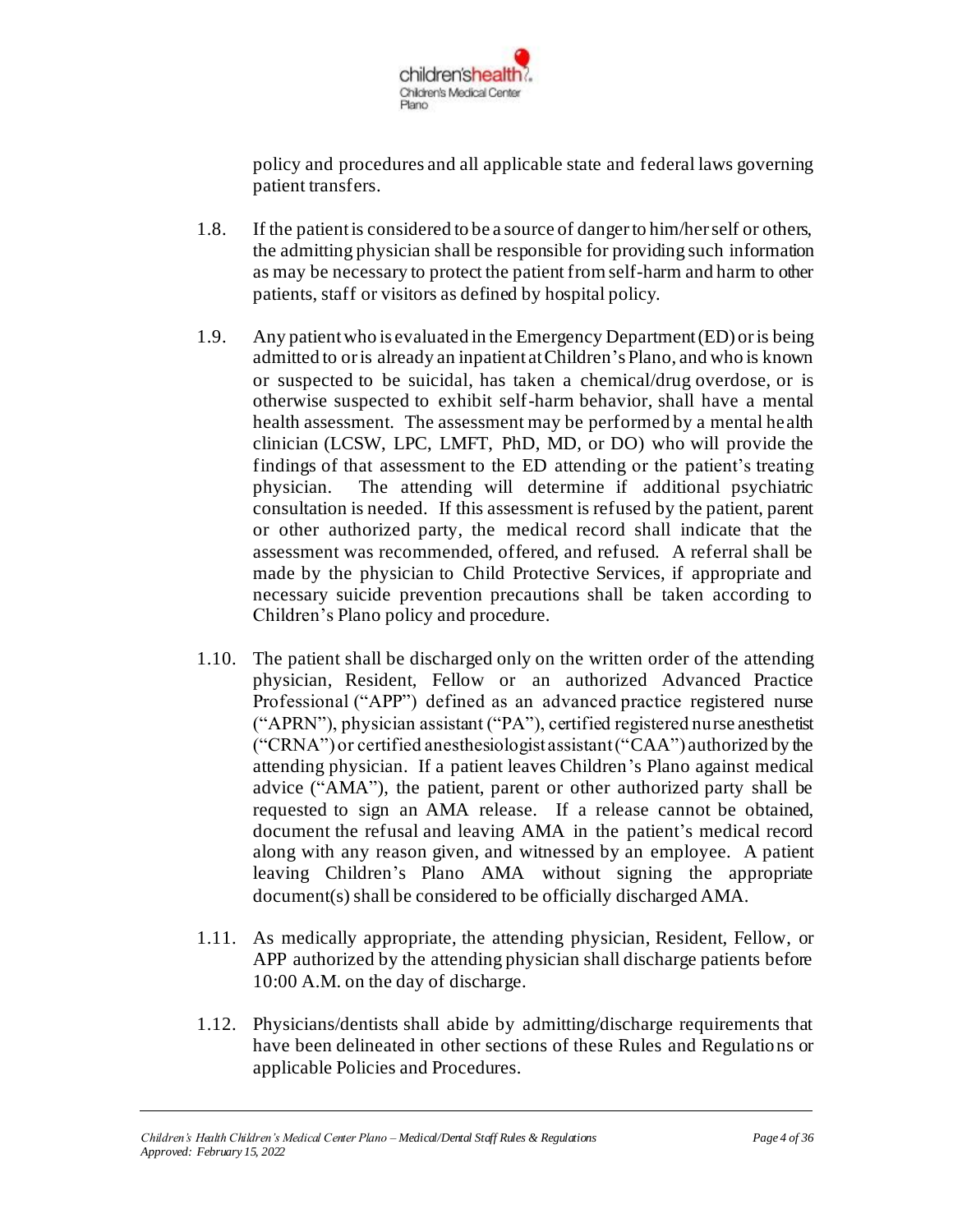

- 1.13. Admitting physicians/dentists shall:
	- 1.13.1.Refer elective cases to the Admitting Office for advance arrangements;
	- 1.13.2.Complete reports required to secure payment of insurance or compensation claims by Children's Plano;
	- 1.13.3.Record information required for Children's Plano billing; and
	- 1.13.4.Adhere to Children's Plano admitting policies and procedures.

#### **SECTION 2. Medical Records**

#### **2.1. General Medical Record Practices**

- 2.1.1. The attending physician/dentist is responsible for the preparation of an accurate, timely, complete and legible medical record for each patient. The medical record shall be sufficiently detailed and organized to enable another physician/dentist to assume the care of the patient at any time and to enable the retrieval of pertinent information required for quality assurance/improvement and utilization review activities. The medical record shall contain sufficient information to: identify the patient; support the diagnosis/condition; justify the care, treatment, and service; document the course and results of care, treatment, and service; and promote continuity of care among providers.
	- 2.1.1.1. The contents for inpatient admission records shall include but not be limited to: identification data; a history and physical; a plan of care; patient orders; all required consent forms; special reports such as laboratory (clinical laboratory/pathology), radiology, and electrocardiography; treatment; progress notes; operative or procedure reports; consultations; condition on discharge; discharge summary; final diagnosis; and, if performed, an autopsy report. As appropriate, an anesthesia record and any patient, parent, or other authorized party's instructions/education shall be documented in the medical record.
	- 2.1.1.2. The contents for an outpatient record shall include, but not be limited to: identification data; appropriate consent forms; appropriate reports; provisional diagnoses; documentation of the medical or surgical treatment; any patient/family instructions/education; a continuity of care list by the third visit (if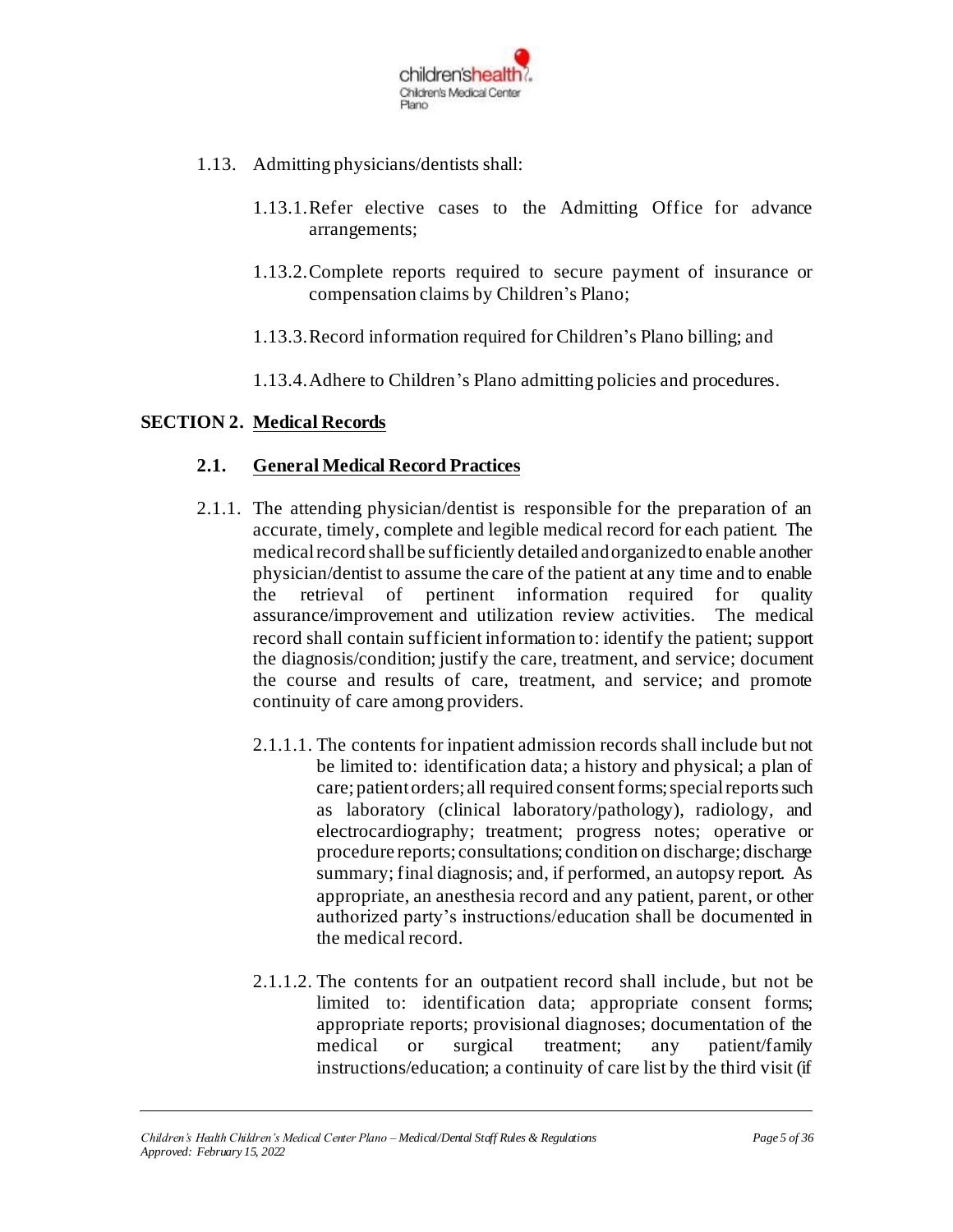

applicable to the area); condition on discharge or transfer; and a note summarizing the case.

- 2.1.2. The use of scribes for the purposes of medical transcription into the medical record shall be limited to those scribes who are approved and authorized through an appropriate contractual relationship.
	- 2.1.2.1. The attending medical/dental staff member is ultimately responsible for all medical record documentation entered by the scribe. Scribes act under the direct supervision of an attending medical/dental staff member; they may not act independently. A scribe may document the previously determined medical/dental staff member's dictation and/or activities.
	- 2.1.2.2. A scribe is not permitted to accept, transcribe into the medical record or implement orders, including verbal orders.
	- 2.1.2.3. All entries into the record by a scribe shall include the following:
		- Name and title of scribe, date, time and signature of scribe
		- Name of attending physician or APP on whose behalf the scribe is entering documentation
	- 2.1.2.4. The attending medical/dental staff member must authenticate all documentation entered into the record by a scribe by making a separate entry to confirm his or her agreement with the contents of the entry (date, time and attending signature required).
		- Authentication must take place before the physician and scribe leave the patient care area and prior to the patient being admitted, transferred to the operating room or other treatment area within the hospital or transferred to an outside healthcare facility for further evaluation. Authentication for patients being discharge must be completed according to the process defined in Section 2.6.1.
		- Authentication by the attending cannot be delegated
	- 2.1.3. Written authorization from the patient, parent or other authorized party is required for release of medical information to persons not otherwise authorized to receive this information.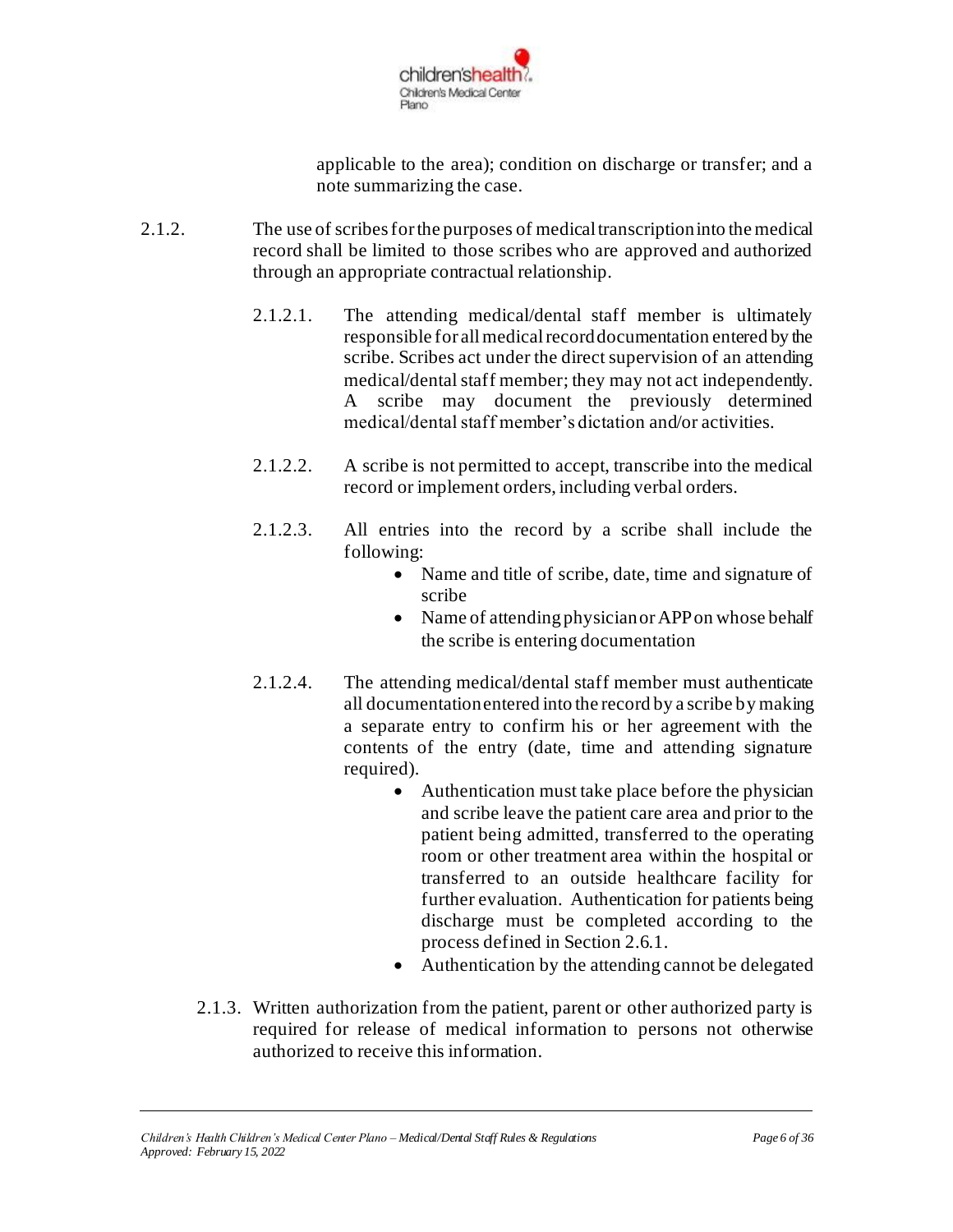

- 2.1.4. The medical record, including but not limited to imaging files, pathology slides and test results, is the property of Children's Plano and shall not be removed from Children's Plano premises without a release from the Health Information Management Department, except as outlined in Section 6.24. Unauthorized removal of medical records from Children's Plano by any person is grounds for suspension of the person for a period to be determined by the Medical Executive Committee of the Medical/Dental Staff.
- 2.1.5. In case of readmission of a patient, all previous records shall be available for the use of the attending physician or dentist. This shall apply whether the patient is attended by the same physician/dentist or by other physicians/dentists.
- 2.1.6. Subject to applicable laws, access to all medical records of all patients shall be afforded to members of the Medical/Dental Staff for research, consistent with preserving the confidentiality of personal information concerning the individual patients. All research projects must be approved by the Institutional Review Board ("IRB") before the medical records can be studied.
- 2.1.7. Medical records shall not be permanently filed until completed by the attending medical/dental staff member or ordered to be filed by the Health Electronic Record/Health Information Management (HER/HIM) Committee of the Medical/Dental Staff. An incomplete record will not ordinarily be filed if the attending physician/dentist is still a member of the Medical/Dental Staff or holds clinical privileges at Children's Plano. No physician or dentist shall be permitted or requested, for any reason, to complete a medical record on a patient unfamiliar to him/her, regardless of the status of the physician/dentist who is responsible for completing the record. Any physician/dentist whose privileges are suspended or relinquished per the Medical/Dental Staff Bylaws and/or the Medical/Dental Staff Rules and Regulations for delinquent records or who resigns from the Medical/Dental Staff without adequately completing all medical records will not be reinstated or allowed to reapply for Medical/Dental Staff membership until such records are satisfactorily completed.
- 2.1.8. Physicians or dentists who are going to be on a leave of absence or vacation must arrange in advance for an extension from the Health Information Management Department regarding completion of medical records, if necessary.
- 2.1.9. An addendum/correction shall be documented to correct erroneous entries in electronic documentation. For any paper record, if an error is made on an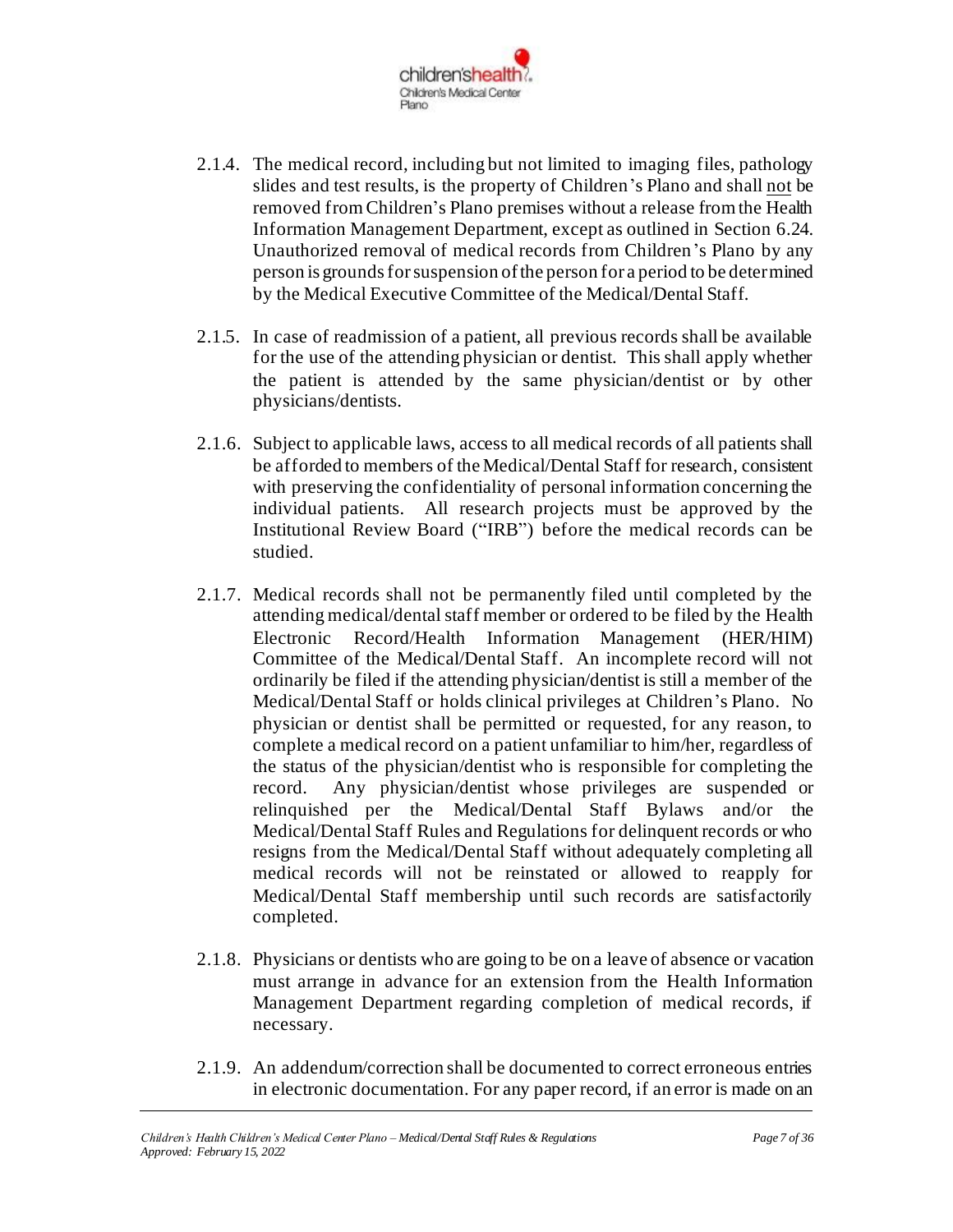

entry in the medical record, a single line shall be drawn through the word(s) and "error" or "void" written near it. The error is not to be obliterated, whited out, or erased. The approved practitioner initials shall be noted above the erroneous entry. The correct entry shall then be written in with the date and time, then signed or authenticated, according to Children's Plano policy, by the approved practitioner.

- 2.1.10.All medical record entries shall be dated, timed, identified by author's name, credentials indicated and signed or authenticated electronically, with stamped or legibly printed name, according to Children's Plano policy. The attending physician must countersign all histories and physical examinations, operative reports, discharge summaries, consultations, anesthesia records, radiology reports, pathology reports, and autopsy reports written by Residents and Fellows or APPs practicing in an inpatient setting. See section 3.9 for additional countersignature requirements.
- 2.1.11.Any document filed in a patient's medical record shall be the original, a faxed copy, or a photocopy legible in its entirety.
- 2.1.12.Only black or blue ink shall be used for documenting in any medical record.
- 2.1.13.Any use of handheld mobile devices, smart phones and/or tablets must use Children's Plano's approved applications and tools when accessing protected health information.

### **2.2. History and Physical**

- A. Minimum History and Physical Requirements:
- 2.2.1. A physician member of the Medical/Dental Staff shall be responsible for the medical care and treatment of each patient at Children's Plano. All patients shall have a history and physical examination completed and documented in the medical record by a physician member of the Medical/Dental Staff with clinical privileges or licensed individual approved for such privileges based on demonstrated clinical competence.
- 2.2.2. A complete history and physical shall consist of the following: chief complaint; history of present illness; medications; allergies; relevant past medical, surgical, family, and social history; review of systems; pertinent diagnostic results; assessment and plan of care.
- 2.2.3. The extent of the physical examination performed is dependent on clinical judgment and the nature of the presenting problem. At a minimum it shall contain, vital signs, cardiovascular, pulmonary/respiratory, and relevant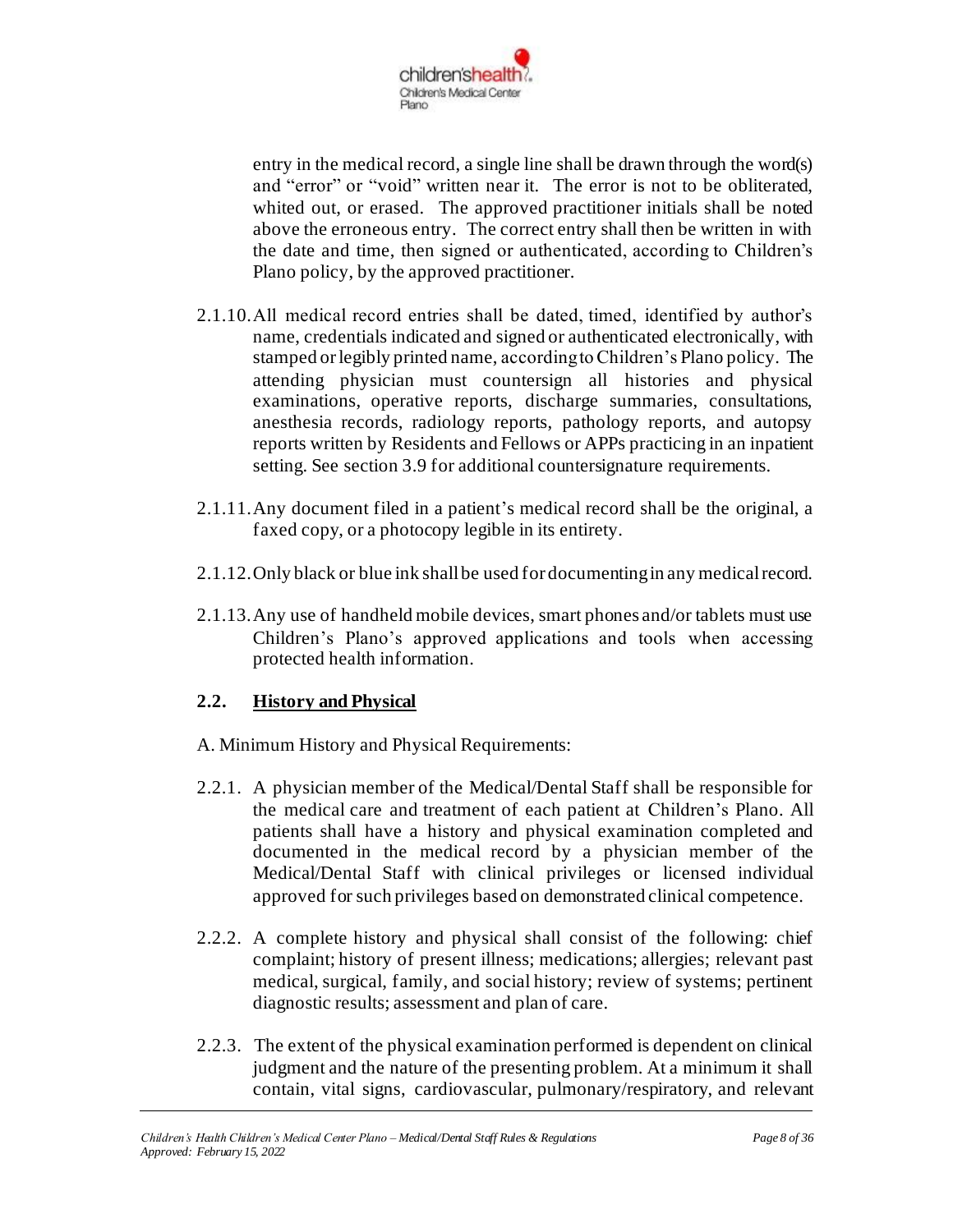

physical examination of areas of the body relevant to the chief complaint. These requirements relate only to the inpatient setting. Outpatient notes should have physical exam findings appropriate to the patient need.

- B. Time Frame for Completion of History and Physical:
- 2.2.4. All inpatients shall have a complete history and physical documented in the medical record within twenty-four (24) hours of admission.
- 2.2.5. For all elective surgical procedures and ambulatory (same-day) surgery patients, the history and physical shall be documented at the time of admission and prior to the patient leaving the pre-procedural area, unless an emergency situation exists.
- 2.2.6. Elective inpatient or outpatient surgery shall be canceled or delayed until a complete history and physical examination is completed and documented in the medical record.
- 2.2.7. A complete Pre-Anesthetic Summary and/or Sedation Assessment can be considered the history and physical for outpatient, non-invasive procedures.
- 2.2.8. A new history and physical must be completed if the original history and physical was performed and completed greater than thirty (30) days prior to admission, registration, or a procedure. If the original history and physical was performed and completed within the past thirty (30) days (prior to admission, registration or a procedure), there must be evidence of an updated examination of the patient, including any changes in the patient's condition – this is called an interval note.
- C. History and Physical Countersignature and Pre-Procedural Requirements:
- 2.2.9. When a history and physical examination is recorded in the medical record by a Resident, Fellow, or an authorized APP, for any elective procedure requiring more than local anesthesia, the supervising physician/dentist shall complete the following prior to the patient leaving the pre-procedural area:
	- review the history and physical
	- make a separate entry to indicate his/her approval and agreement with the contents, or document any revisions that he/she may have
	- countersign or authenticate the history and physical
	- ensure informed consent has been obtained in accordance to Children's Plano Informed Consent Policy and sign the consent form.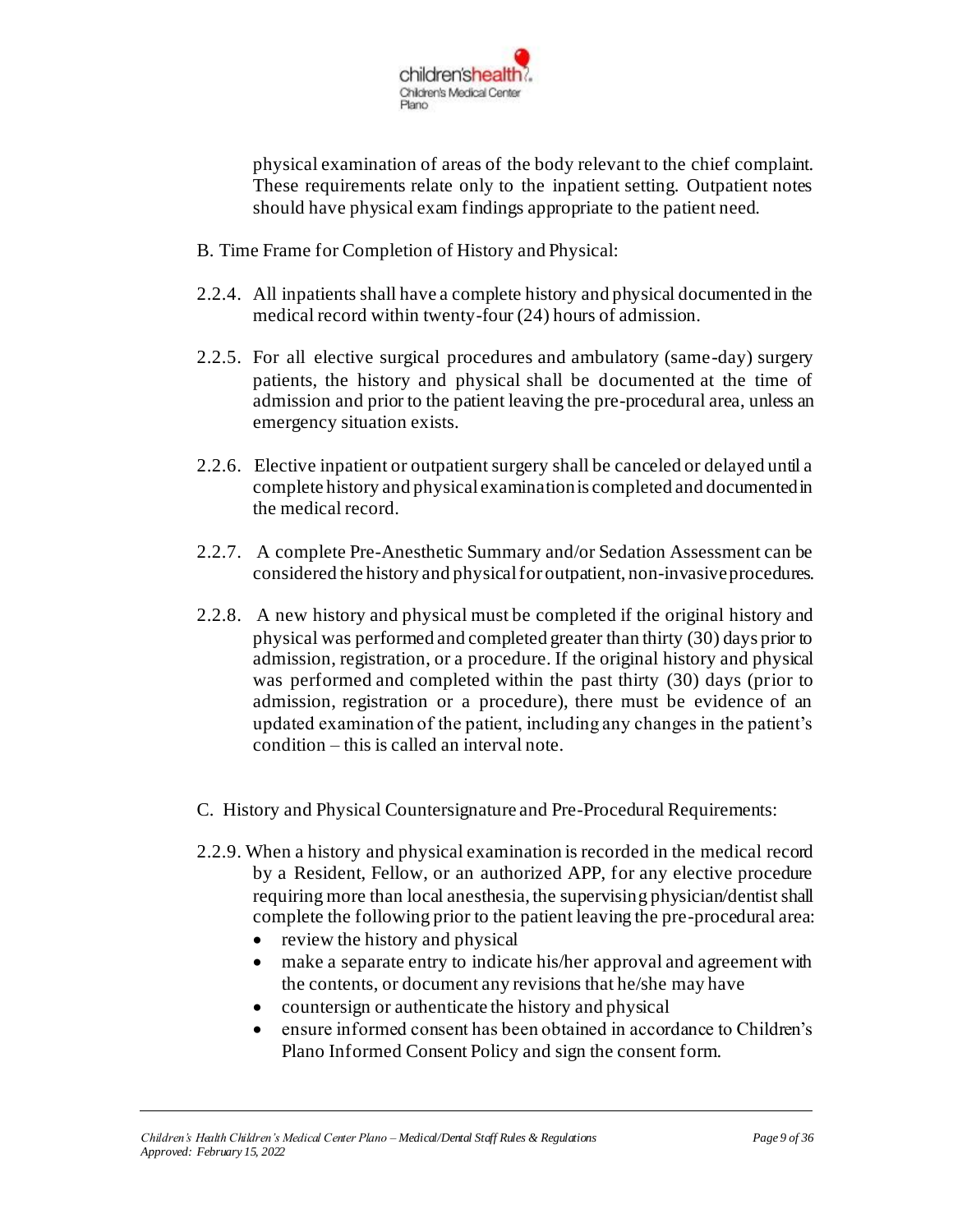

- 2.2.10.Inpatient history and physicals recorded in the medical record by a Resident, Fellow or an authorized APP must be countersigned by the attending physician within twenty-four (24) hours of admission.
- 2.2.11. For APPs practicing in an ambulatory clinic setting or the emergency department, the history and physical, procedural reports and consultations do not require an attending countersignature.

### **2.3. Progress Notes**

2.3.1. Progress notes shall be documented by the attending physician/dentist at least daily on all patients, except as stated below in Section 2.3.1.1. When a progress note is entered by an APP or resident/fellow, the attending physician/dentist may enter an attestation to the note. The attestation entered by the attending shall qualify as the progress note.

2.3.1.1. Progress notes for all patients of the outpatient psychiatry program shall be documented by the attending physician at least weekly and shall clearly document any change in the treatment plan or condition of the patient.

## **2.4. Operative Reports**

- 2.4.1. An operative report shall be dictated or documented upon completion of the operative or high-risk procedures before the patient is transferred to the next level of care. The operative report shall contain the name(s) of the primary surgeon(s) who performed the procedure and his or her assistant(s), preoperative diagnosis, indications for the procedure, name of the procedure performed, a full description of the procedure, findings of the procedure, any intra-operative complications, estimated blood loss, any specimen(s) removed, and the post-operative diagnosis. The operative report must be signed or authenticated by the surgeon and filed in the medical record as soon as possible after the surgery.
- 2.4.2. When a full operative report cannot be entered immediately into the patient's record after the operation or procedure, a brief operative note shall be entered in the medical record before the patient is transferred to the next level of care. The brief operative note shall contain the name(s) of the primary surgeon(s) and his or her assistant(s), pre-operative diagnosis, name of the procedure performed, findings of the procedure, estimated blood loss, any specimens removed, and postoperative diagnosis. If a brief operative note is written, the full operative report shall be written or dictated within twenty-four (24) hours.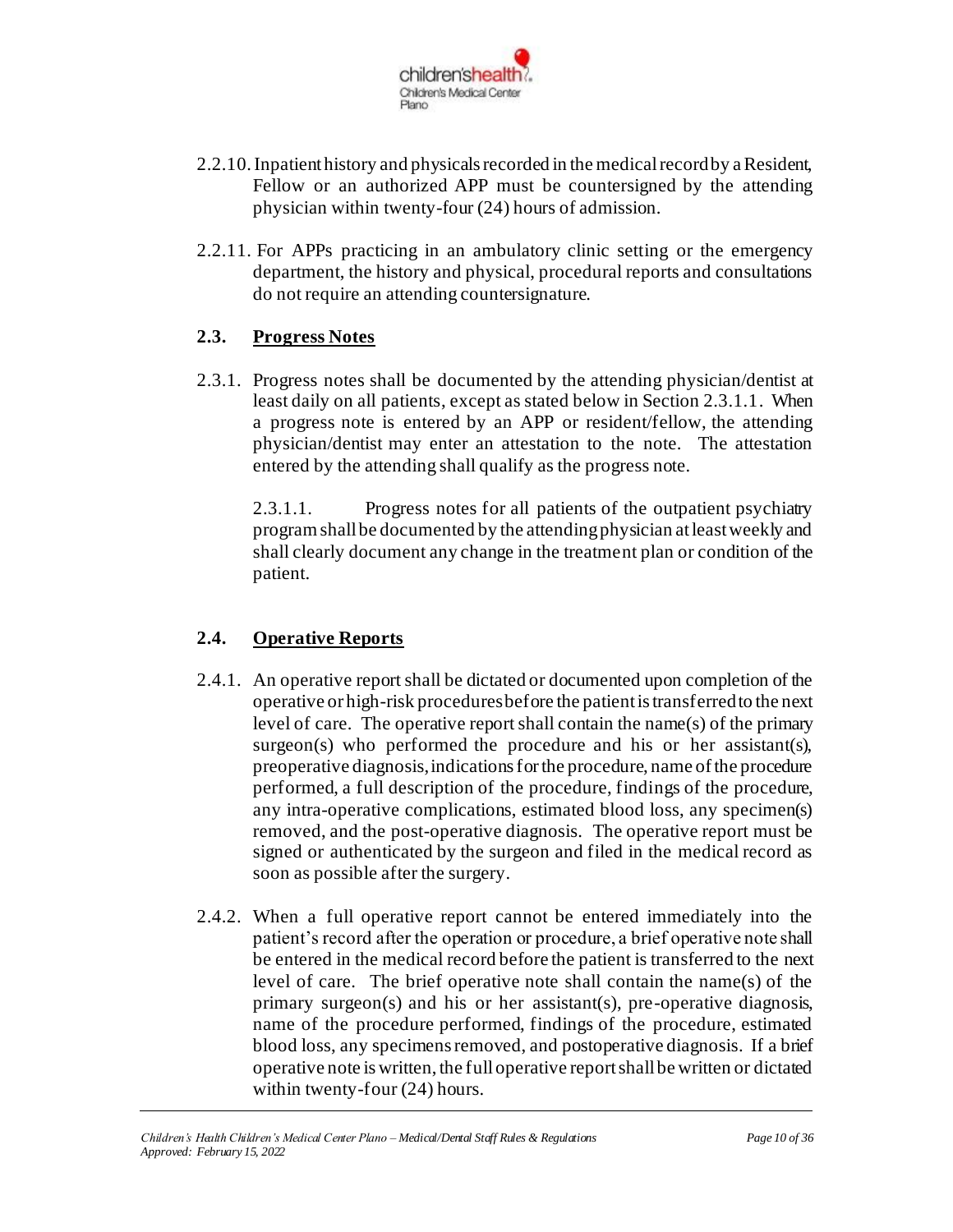

2.4.3. A progress note shall be entered in the medical record immediately after surgery if the operative report is dictated. The post operative progress note shall contain a description of the findings, the technical procedures used, any specimens removed, estimated blood loss, the postoperative diagnosis, and the names of the primary surgeon and assistant surgeons.

### **2.5. Discharge Summary**

- 2.5.1. A discharge summary shall be documented or dictated on all medical records of patients hospitalized more than forty-eight (48) hours. A final progress note shall suffice for all admissions less than forty-eight (48) hours. In all instances, the content of the medical record must be sufficient to justify the diagnosis, warrant the treatment and end result, and address any pertinent instructions to the patient, parent, or other authorized party. A complete summary is required on all deaths. All summaries shall be signed or authenticated, according to Children's Plano policy, by the attending physician or dentist.
- 2.5.2. The discharge summary shall concisely recapitulate the reason for hospitalization, the significant findings, the procedures performed and treatment rendered, the condition and disposition of the patient atdischarge, information provided to the patient, family, or other authorized party, and provisions for follow-up care. The condition of the patient on discharge shall be stated in terms that permit a specific measurable comparison with the condition on admission, avoiding the use of vague terminology such as "improved", "satisfactory", "good", etc.
- 2.5.3. When an autopsy is performed, provisional anatomic diagnoses shall be recorded in the medical record within two (2) working days. The final autopsy report should be made part of the medical record no later than sixty (60) working days after the autopsy, barring requirements for offsite or complex testing.

#### **2.6. Attending Dentist Medical Records**

2.6.1 Specifically for dental procedures/surgeries, the dentogram shall be completed by the attending dentist on the day of the case and included in the patient's medical record as soon as possible after the procedure/surgery. At a minimum, the dentogram shall contain, when applicable, the name and signature of the primary attending dentist, date/time of the procedure/surgery, teeth present, occlusion, soft tissue examination, notation of radiographs taken in the private office and/or intraoperative radiographs, and the completed treatment.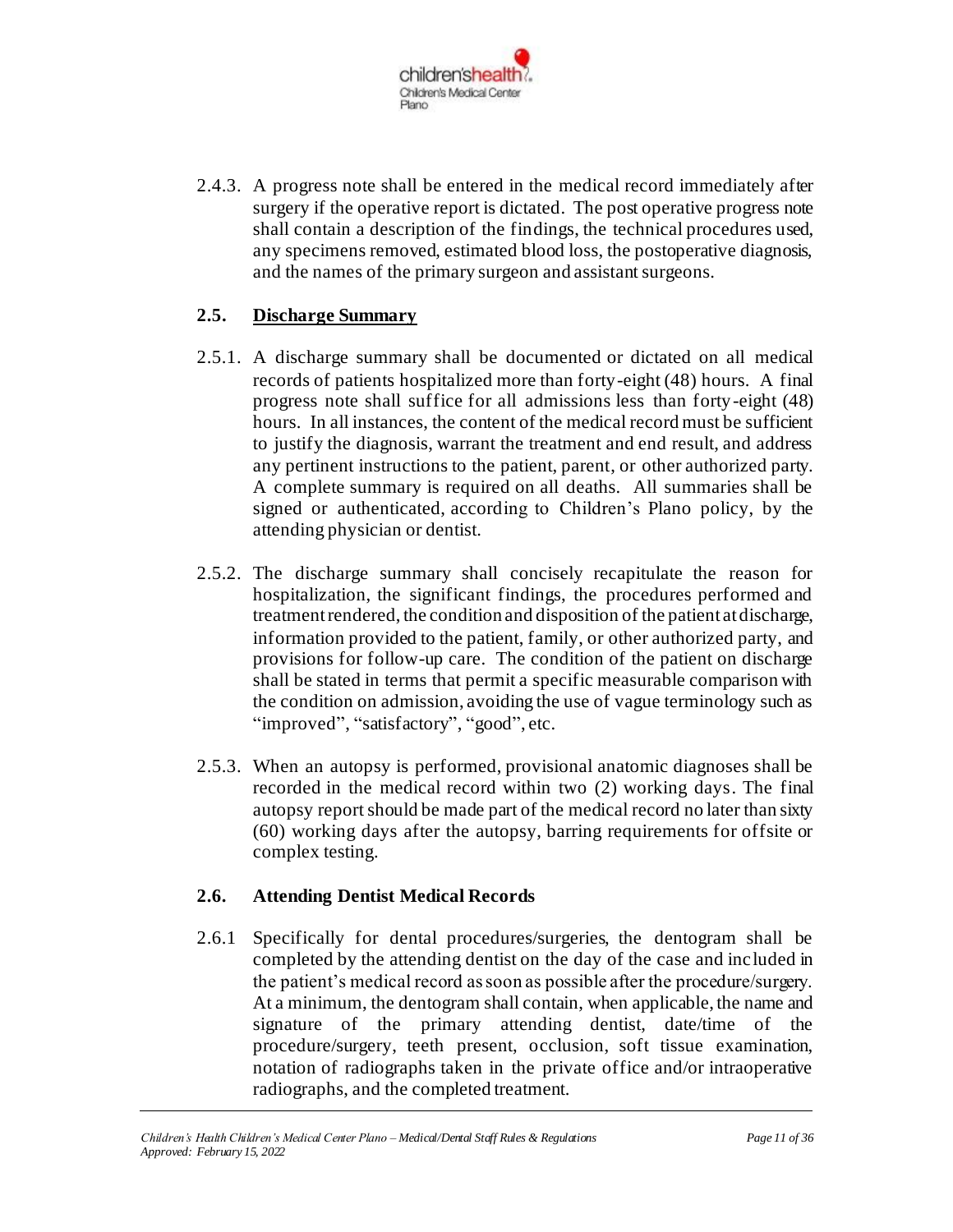

- 2.6.2. Attending dentists shall be responsible for documenting in the medical record a history and physical examination relative to the dental problem. Any medical problem present on admission, or arising during the hospitalization of a dental patient, that is considered outside the scope of a dentist's privileges shall become the responsibility of an attending physician member of the Medical/Dental Staff upon acceptance after consultation with the attending dentist.
- 2.6.3. Dental imaging taken within the hospital shall remain the property of Children's Dallas and shall be included in the patient's medical record. A copy of pre-operative images taken in a dentist's private office in preparation for a dental procedure/surgery at Children's Dallas shall be provided by the dentist and included as part of the patient's medical record.

#### **2.7. Incomplete/Delinquent Medical Records**

2.7.1 The patient's inpatient, emergency room, and day surgery medical record, as appropriate to the service delivery, shall be completed at the time of discharge, including progress notes, final diagnosis, discharge instructions/summary, and appropriate signatures. Outpatient records shall be completed contemporaneously with the patient's visit.

2.7.1.1 Incomplete records are defined as those records that are lacking any appropriate signatures and/or reports.

2.7.1.2 Delinquent records are those records deemed to be incomplete within seven (7) calendar days after discharge.

2.7.2. Delinquent operative reports are defined as those reports not dictated or documented within twenty-four (24) hours following the surgery/procedure as outlined in Section 2.4.2.

#### **2.8. Automatic Suspension and Relinquishment of Privileges**

- 2.8.1 The privileges of attending physicians, dentists, or APPs shall be suspended if medical records become delinquent as defined in section 2.6. for greater than fourteen (14) calendar days.
- 2.8.2 Additionally, the Medical Executive Committee of the Medical/Dental Staff shall be notified promptly if any physician or dentist has had his/her elective privileges suspended because of delinquent medical records five (5) times in a rolling twelve (12) month period.\* In such cases, the Medical Executive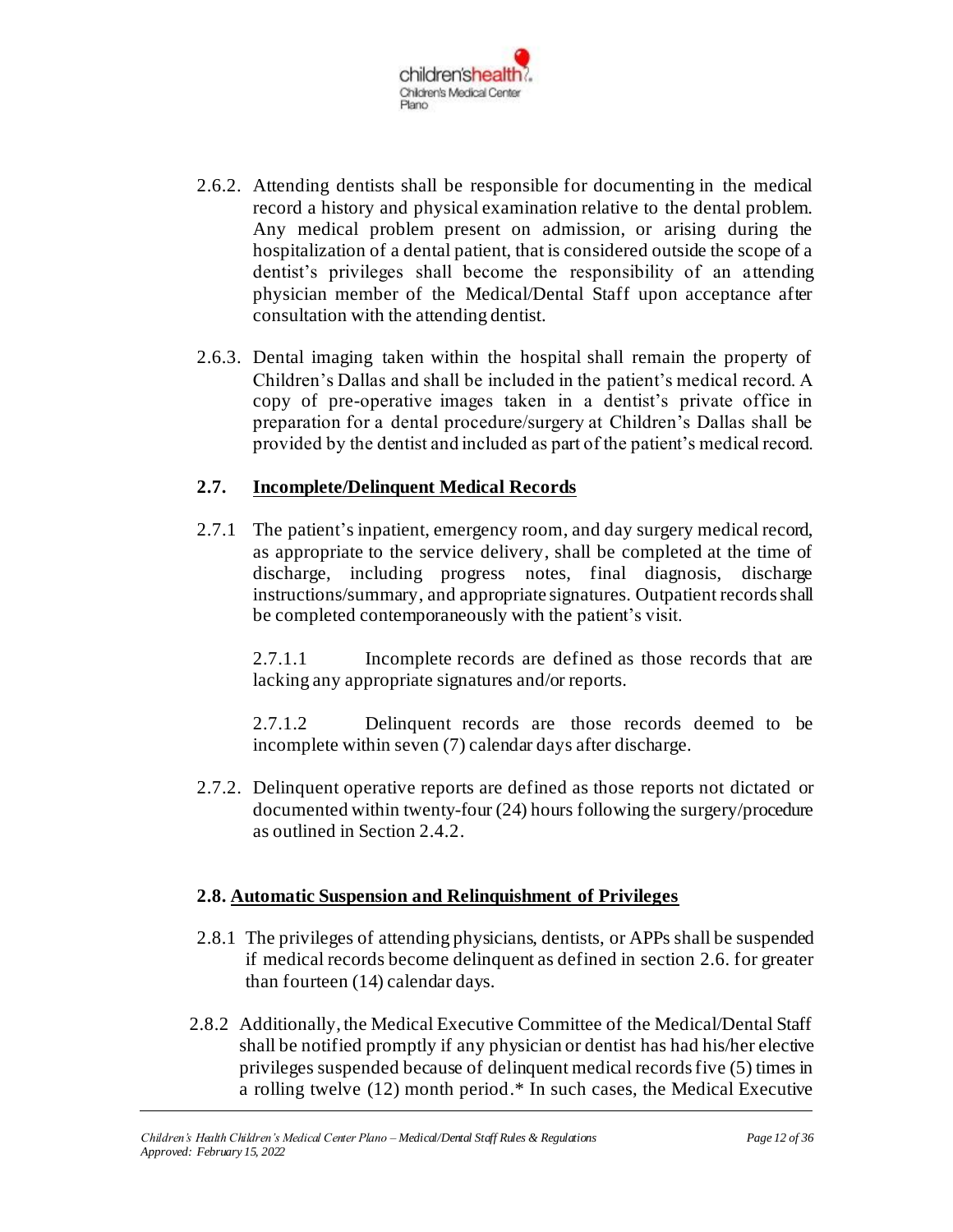

Committee of the Medical/Dental Staff shall consider recommending to the Board that the attending physician's or dentist's privileges be revoked. Failure to complete the delinquent records within three (3) calendar months after the date the automatic suspension became effective shall be deemed a voluntary resignation from the Medical/Dental Staff and all privileges are deemed to have been voluntarily relinquished as outlined in Article XIII of the Medical/Dental Staff Bylaws.

\*One suspension period shall not exceed four (4) consecutive weeks. If a physician or dentist remains on the suspension list for more than four (4) consecutive weeks, the suspension period shall renew and count as an additional suspension period.

### **2.9. Organ and Tissue Donation**

- 2.9.1 The medical records of the donor and recipient shall fulfill the requirements of any surgical inpatient medical record when an organ is obtained from a live donor.
- 2.9.2. When an organ is removed from a cadaver for transplantation, a report that includes a description of the technique used to remove and prepare or preserve the donated organ shall be documented in the medical record. This report shall be made part of the recipient's medical record.
- 2.9.3 When a donor organ is obtained from a brain-dead patient, the medical record of the donor shall include the date and time of the determination of brain death, documentation by and identification of the physician who determined the brain death, the method of transfer of the organ or tissue, and the treatment provided to the brain-dead donor, as well as an operative report.
- 2.9.4 Informed consents for the removal and/or transplantation of donor organs or tissues must be filed in the donor's medical record.

### **SECTION 3. Orders**

3.1. All patient orders shall be entered in the medical record by an attending medical/dental staff member, resident, APP or another provider who is providing care to the patient, and who, in accordance with Children's policy; law and regulation; and Medical/Dental Staff Bylaws and Rules and Regulations, is authorized to write orders.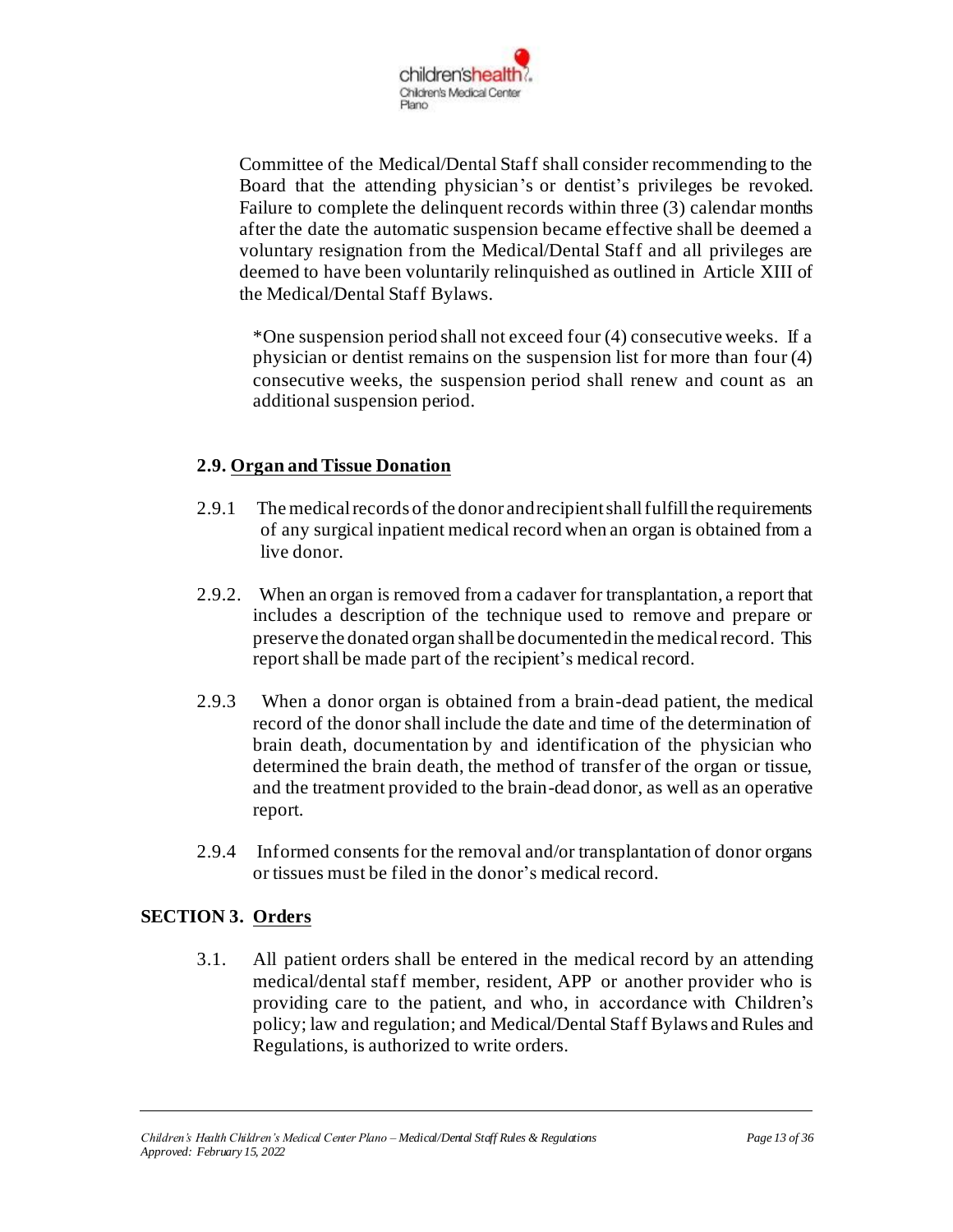

- 3.2. A verbal order shall be considered to be "in writing" if dictated to a duly authorized individual and signed, dated, and timed or authenticated, according to Children's Plano policy, by the attending, Resident, Fellow, APP. The attending, Resident, Fellow, APP, or another provider who is providing care to the patient, and who, in accordance with Children's Plano policy; law and regulation; and Medical/Dental Staff Bylaws and Rules and Regulations, is authorized to write orders, must sign the verbal order within ninety-six (96) hours. The signature must be dated and timed. Verbal orders should be limited to:situations in which a delay in treatment poses a risk to the patient; or there is a need to clarify a written order; or to optimize care along the continuum. All verbal orders must be "read back" to the provider for accuracy.
	- 3.2.1. The authorized individual shall: 1) record the order; 2) make note of the name of the ordering physician/dentist, or APP; 3) record the date and time of the order; and 4) sign the order. Verbal medication orders may be received only by licensed nurses (RN or LVN/LPN), registered pharmacists, and, when approved by the Medical/Dental Staff for limited use in their respective specialties, by licensed/registered/certified respiratory therapists, and cardiopulmonary technologists functioning within their scope of licensure/competence. Verbal orders for specific therapy shall be received only by licensed nurses (RN or LVN/LPN) and, when approved by the Medical/Dental Staff, by licensed/registered/certified laboratory technologists, cardiopulmonary technologists, physical therapists, speech therapists, audiologists, occupational therapists, and respiratory therapists, when functioning within their scope of licensure/competence. Verbal orders shall be received only from members of the medical/dental staff with clinical privileges and/or APPs, Residents and Fellows functioning within their scope of practice (outside of the ICU).
- 3.3. Any standing medical order, standing delegation order or medical protocol needs to be co-signed, within ninety-six (96) hours by the Attending physician, Resident, Fellow, APP, or another provider who is responsible for the patient's care and who is authorized to write orders in accordance with Children's Plano policy, applicable laws and regulations, and the Medical/Dental Staff Bylaws and Rules and Regulations. The signature must be dated and timed. A copy of the standing delegation order or medical protocol shall be included in the patient's medical record.
- 3.4. Physician/dentist and APP orders shall be documented in the electronic medical record. Orders documented on paper shall be written clearly,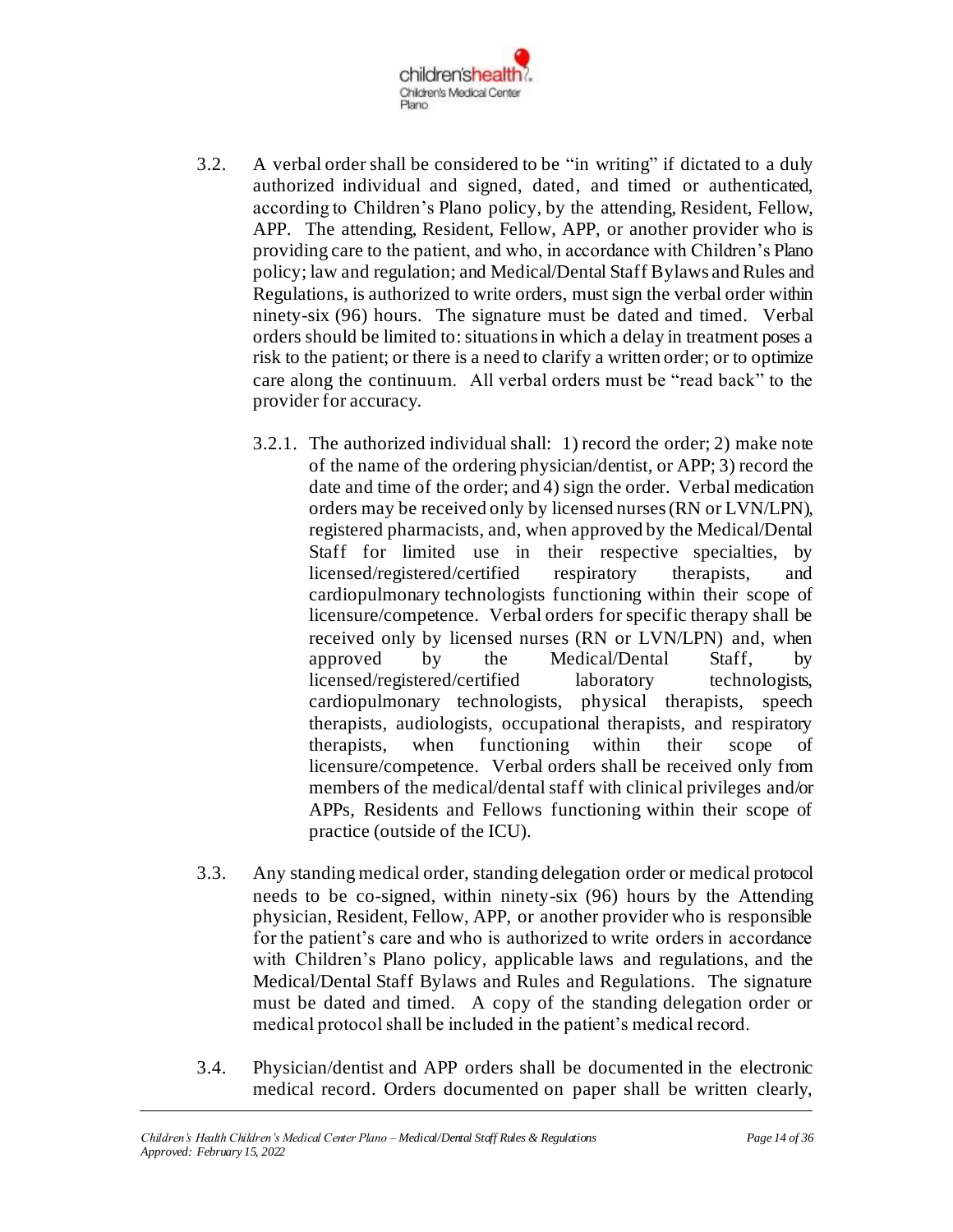

legibly, and completely. Orders that are illegible or improperly written shall not be carried out until rewritten properly or understood by the nurse, technologist, therapist, dietitian, etc. The use of "renew", "repeat", or "continue" orders is not acceptable. Orders must be specific. Only approved hospital abbreviations may be used in the documented orders.

- *3.5. "DO NOT RESUSCITATE"* and "LIMITED RESUSCITATION (PARTIAL CODE) orders must be entered by the attending physician (as outlined in the Children's Plano policy on withholding/withdrawing of resuscitative services or life-sustaining treatment) in the medical record. The attending physician must verify in the medical record that the patient, parent, or other authorized party as 1) been fully apprised of the patient's condition; 2) consented to the "DO NOT RESUSCITATE" or the "LIMITED RESUSCITATION (PARTIAL CODE)" order, and 3) been notified of the issuance of the order.
	- 3.5.1. For inpatients, orders are valid for the duration of the current admission, unless revoked. If the patient is discharged and readmitted, a new order must be entered in the medical record.
- 3.6. All orders, including DNR and Limited Resuscitation Orders, shall be canceled at the time the patient undergoes surgery unless otherwise directed by the attending surgeon and anesthesiologist.
- 3.7. Orders shall be re-documented for patients transferred to a lesser or higher level of care, e.g., from a special care unit to a medical-surgical nursing unit or vice versa, or from outpatient to inpatient status.
- 3.8. Residents, Fellows, and APPs may document orders (except as specified in Section 3.9) in the medical record.
- 3.9. Orders for oncologic chemotherapy, when documented for treatment of patients with a malignancy, require two signatures prior to administration of medication, one of which must be an attending physician. An Oncology Fellow, or APP can be the secondary signature. Residents may not document orders for oncologic chemotherapy.

### **SECTION 4. Medication Management**

4.1. All medications administered to patients shall have been approved by the Food and Drug Administration. Specific approval for pediatric use is not required. The only exceptions are those medications administered under a protocol for investigational or experimental medication use that has been approved by the Institutional Review Board ("IRB"). When certain organic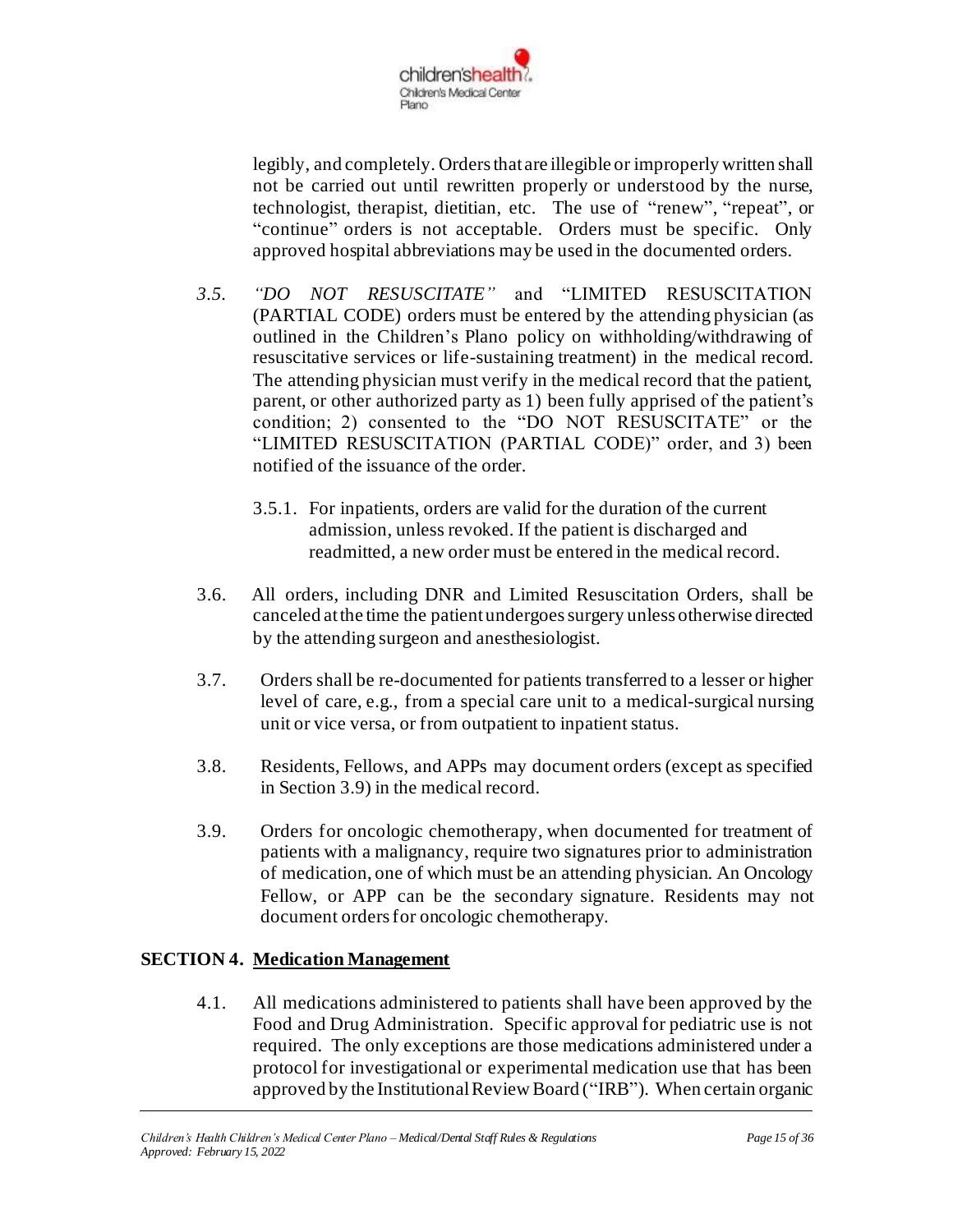

or inorganic substances (such as vitamins, metals, minerals, nutrients, etc.) are used in an unconventional manner, and specifically are not defined as a medication, administration of these substances shall also be in accordance with an established protocol that has been approved by the Medical/Dental Staff through its designated mechanism.

- 4.2. Investigational or experimental medications shall be used only under the direct supervision of the principal investigator who shall be a physician/dentist member of the Medical/Dental Staff with clinical privileges and who shall be responsible for securing the necessary consents.
- 4.3. Access to basic information concerning the medication including dosage, strengths available, actions and uses, side effects, symptoms/signs of toxicity, and personal safety, if applicable and known, shall be provided to all individuals preparing or administering investigational medications.
- 4.4. The pharmacy shall store all investigational medications used at Children's Plano and be responsible for labeling and dispensing in accordance with the physician/dentist investigator's written orders.
- 4.5. Medication administration by parents is only performed as part of a teaching program for home use.
- 4.6. It is the policy of Children's Plano that only medication dispensed through Children's Plano pharmacy may be used at Children's Plano. Under special circumstances, the hospital pharmacist may identify the need for medications from other sources that are required for the care of the patient. In such cases, the attending physician/dentist, Resident, Fellow, or APP must clearly specify the use of each of these medications in documented orders in the medical record. These medications will be procured, stored and dispensed by the pharmacy.
- 4.7. For each medication, the administration times or the interval between doses must be clearly stated in the order.
- 4.8. The use of "prn" and "on call" in a medication order must be qualified by dosage, indication, and dosing interval.
- 4.9. All standing orders for medications shall be initially evaluated and, if approved, shall be reevaluated at least annually thereafter by the Pharmacy & Therapeutics Committee.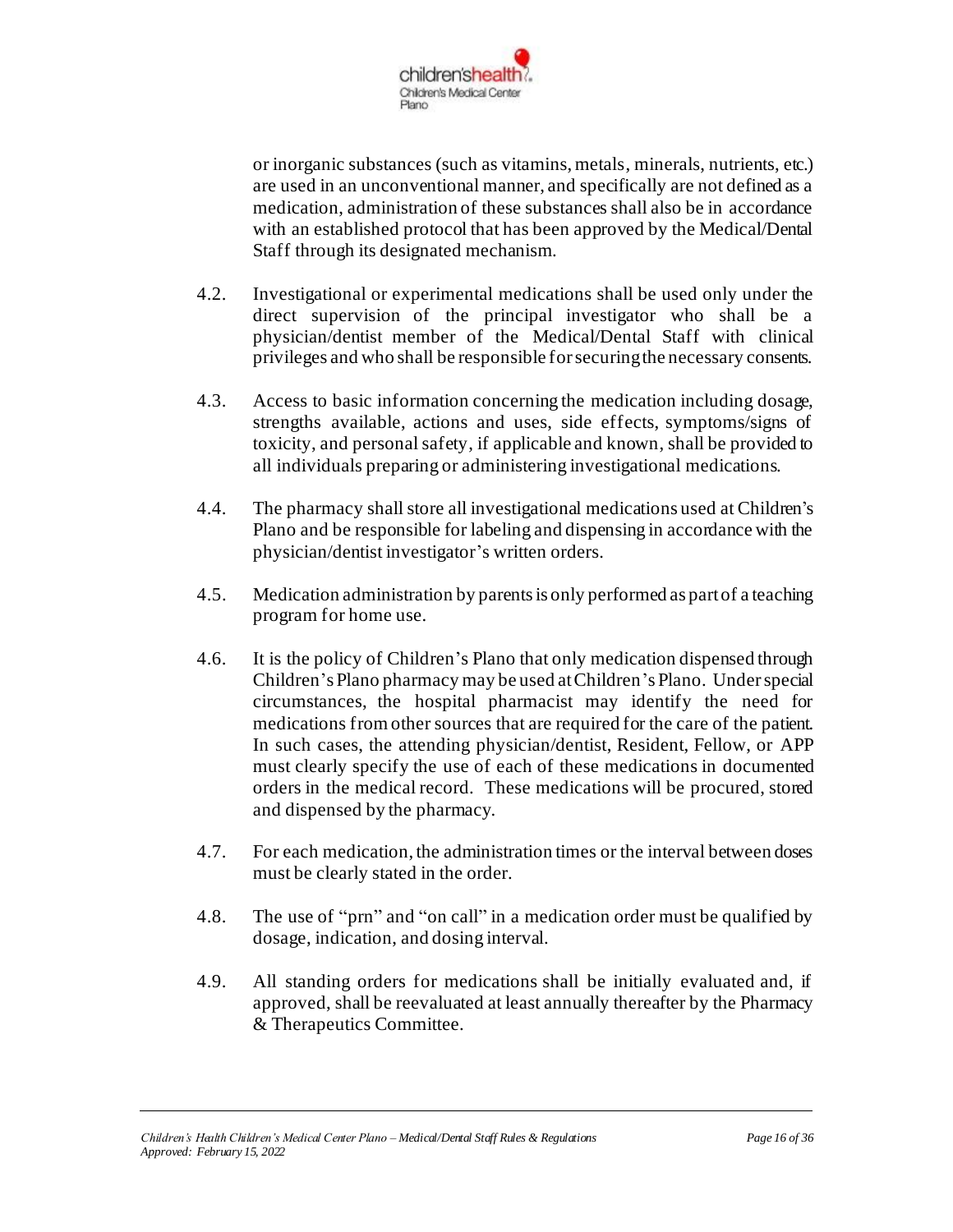

- 4.10. The pharmacy may substitute generic equivalent medications unless specifically noted otherwise on the order form. Non-formulary medications must be obtained through the approval processes.
- 4.11. Medication samples may only be distributed by the pharmacy in accordance with the Medication Management Policies.
- 4.12. Physicians/dentists shall abide by medication requirements that have been delineated in other sections of these Rules and Regulations and applicable Medical/Dental Staff and Children's Plano policies because of their relevance to the subject matter in those sections.
- 4.13. When, in the opinion of a member of the nursing staff or the pharmacy, a medication dosage ordered represents a potential hazard to the patient (e.g., excessive dose, incompatibility problem, contraindicated for patient's condition), and the prescribing provider disagrees, the Service Chief to which the prescribing provider is assigned, the Chair of the Pharmacy  $\&$ Therapeutics Committee, or the Chief Medical Officer Plano shall be consulted by the nursing staff member or pharmacist.
- 4.14. All orders for medications in the following categories shall automatically expire as follows:
	- 4.14.1.Vancomycin empiric therapy expires forty-eight (48) hoursfrom the initial order
	- 4.14.2.Orders for all other medications, including controlled and noncontrolled substances, expire in thirty (30) calendar days.
- 4.15. Pharmacists may modify the duration of an order to assure appropriate length of therapy with respect to safety, patient needs or hospital policy. Pharmacists should modify any critical medication order that is due to expire during the night to continue until the prescriber can be notified and a new order entered if the medication should be continued.
- 4.16. There shall be a documented diagnosis, condition, or indication in the medical record for each medication ordered.
- 4.17. Adverse medication reactions shall be reported by clinicians, including Medical/Dental staff members, to the pharmacy.
- 4.18. The Pharmacy and Therapeutics Committee of the Medical/Dental Staff is delegated the responsibility of restricting the use of a specific medication or class of medications and expectations for use, either entirely or for use only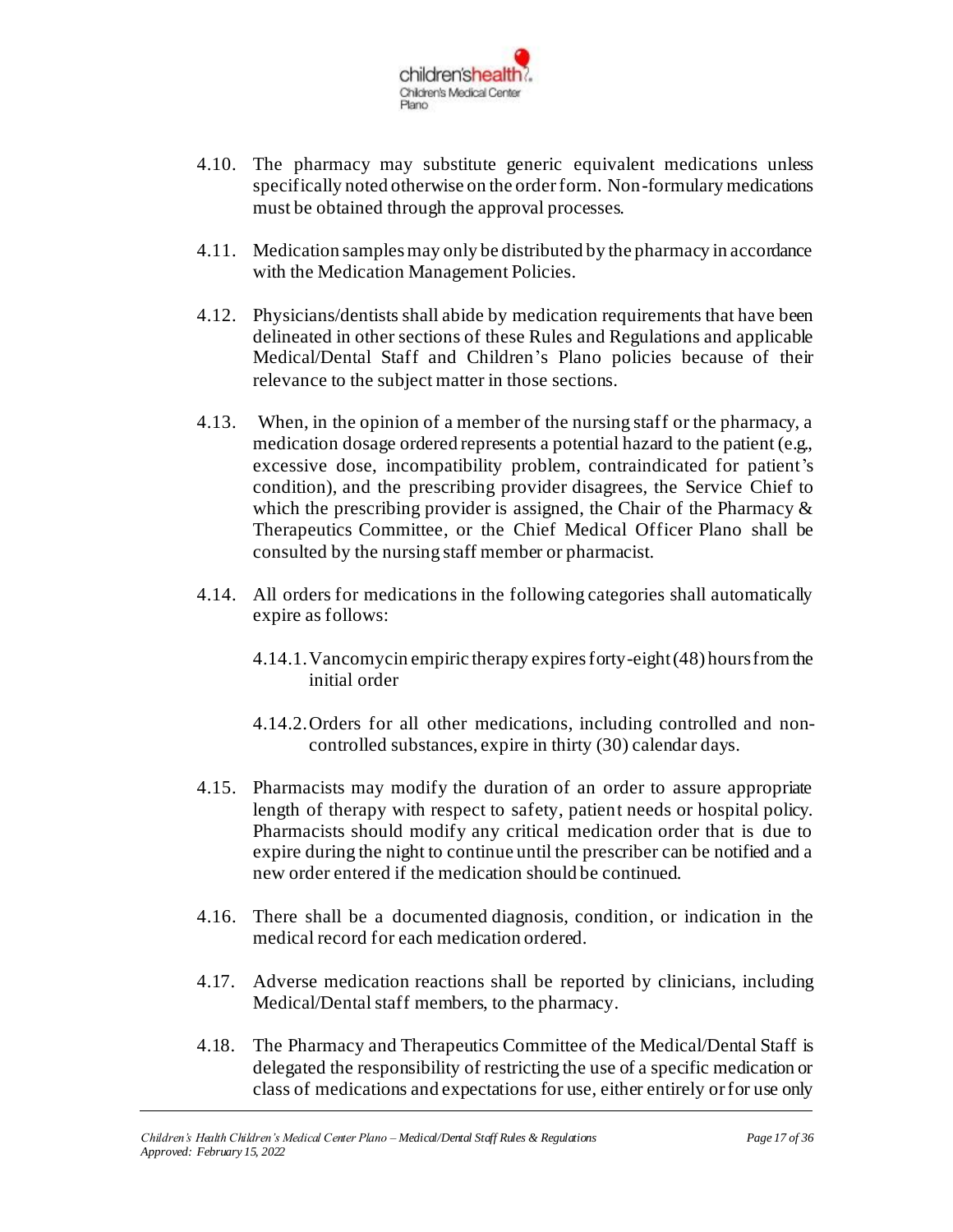

in stated conditions or for use only on consent of a specified expert. The Medical Executive Committee has a right to review the recommended restriction of medications as developed by the Pharmacy and Therapeutics Committee on an ongoing basis.

### **SECTION 5. Consultation**

- 5.1. The attending physician/dentist, Resident, Fellow or APP is responsible for requesting consultation when indicated and for calling a qualified consultant. The attending physician/dentist (or authorized designee) shall provide written authorization to permit another physician/dentist to attend or examine the patient except when a *bona fide* emergency precludes this being done. The attending physician/dentist (or authorized designee) shall document in the medical record if the consultant is requested to document orders and/or assume aspects of care of the patient.
- 5.2. Any qualified physician/dentist or APP with clinical privileges at Children's Plano may be called by the physician/dentist, or APPresponsible for the patient to provide consultation within the consultant's area of approved clinical practice. The requesting provider shall communicate the relative urgency and desired timeframe for completion of the consultation. The consultant shall communicate any anticipated delays in completion of the consultation.
- 5.3. Although repeated consultations may be required and even though the consultant may undertake treatment in his/her phase of the patient's case, the primary responsibility for the patient shall remain with the original attending physician or dentist, unless notice of transfer is documented in the medical record.
- 5.4. Consultation reports shall show evidence that the consultant has provided sufficient documentation to address the request from the consulting provider. A limited statement such as "I concur" generally would not constitute an adequate consultation report. Except in emergency situations, so verified in the medical record, a consultation relative to an operative or potentially hazardous procedure shall be recorded prior to the surgical or other procedure being performed.
- 5.5. In all cases, the consulting service shall complete a consultation note for formal consultations within 48 hours or a phone communication note for phone consultations within 24 hours of the consultation.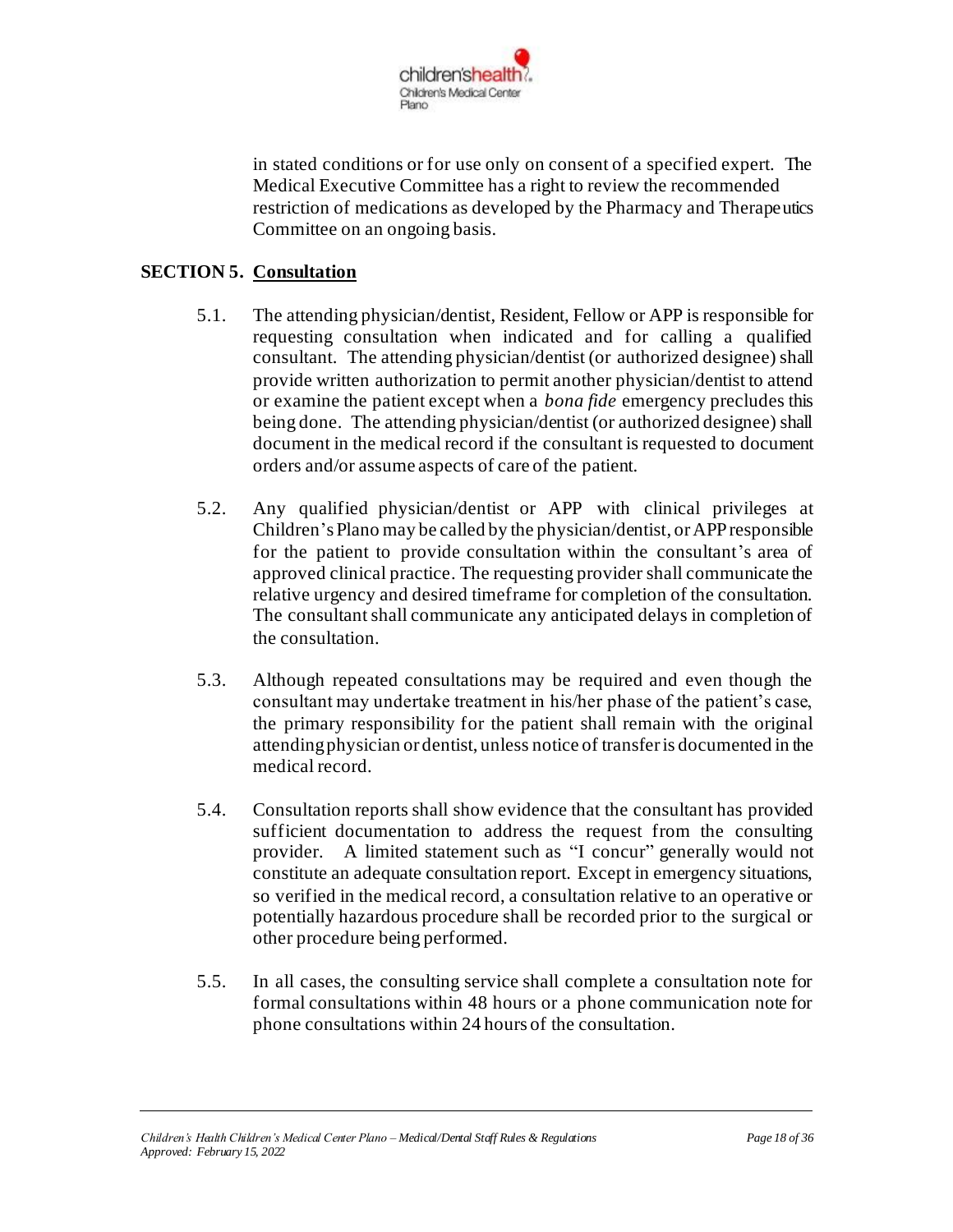

#### **SECTION 6. General Requirements**

- 6.1. Written authorization of the patient, parent, or other authorized representative is required for release of medical information to individual's not otherwise authorized to receive this information.
- 6.2. General consent for treatment covers services necessary to provide routine care (i.e. procedures and treatment that do not have risks, hazards, or alternative treatments that a reasonable person would want to know prior to giving consent). General consent must be obtained from a patient/Legal Representative before medical services/care can be rendered at Children's Plano or as otherwise outlined in the Children's Plano Disclosure and Informed Consent Policy (hospital policy). General consent is valid and remains in effect during the patient's hospital admission for inpatients and for one year from the date of signature for outpatients.
- 6.3. In addition to general consent obtained by Children's Plano at the time of the patient's admission, in accordance with the process outlined in the hospital policy, informed consent is required for procedures and treatments that have benefits, risks, side effects and alternative treatments that a reasonable person would want to know prior to giving consent. Informed consent shall be obtained and signed by the provider performing the procedure or treatment ("Responsible Provider") or by a qualified designee (i.e. other member of the Medical/Dental Staff, resident, fellow or APP) who has the clinical knowledge and/or expertise for the procedure or treatment being performed to adequately provide information for informed consent and who has been designated by the Responsible Provider to provide such information. The Responsible Provider has the full responsibility for the procedure or treatment being provided to the patient. The Responsible Provider of record is responsible for verifying that informed consent has been properly obtained.
- 6.4. Exceptions to obtaining consent may be made for emergency conditions, life-threatening situations, or suspicion of abuse, as outlined in hospital policy. The attending physician/dentist, who is ultimately responsible for the care of the patient, shall be responsible for determining, and subsequently documenting, whether the patient suffers from what reasonably appears to be a life-threatening injury or illness; care shall not be delayed if the attending deems emergent care is needed and there is either insufficient time to obtain consent and/or the patient's parent or legal representative is not present and cannot be contacted immediately.
- 6.5. Telephone consent may be obtained when the patient's parent or legal representative is not available in person to provide written consent;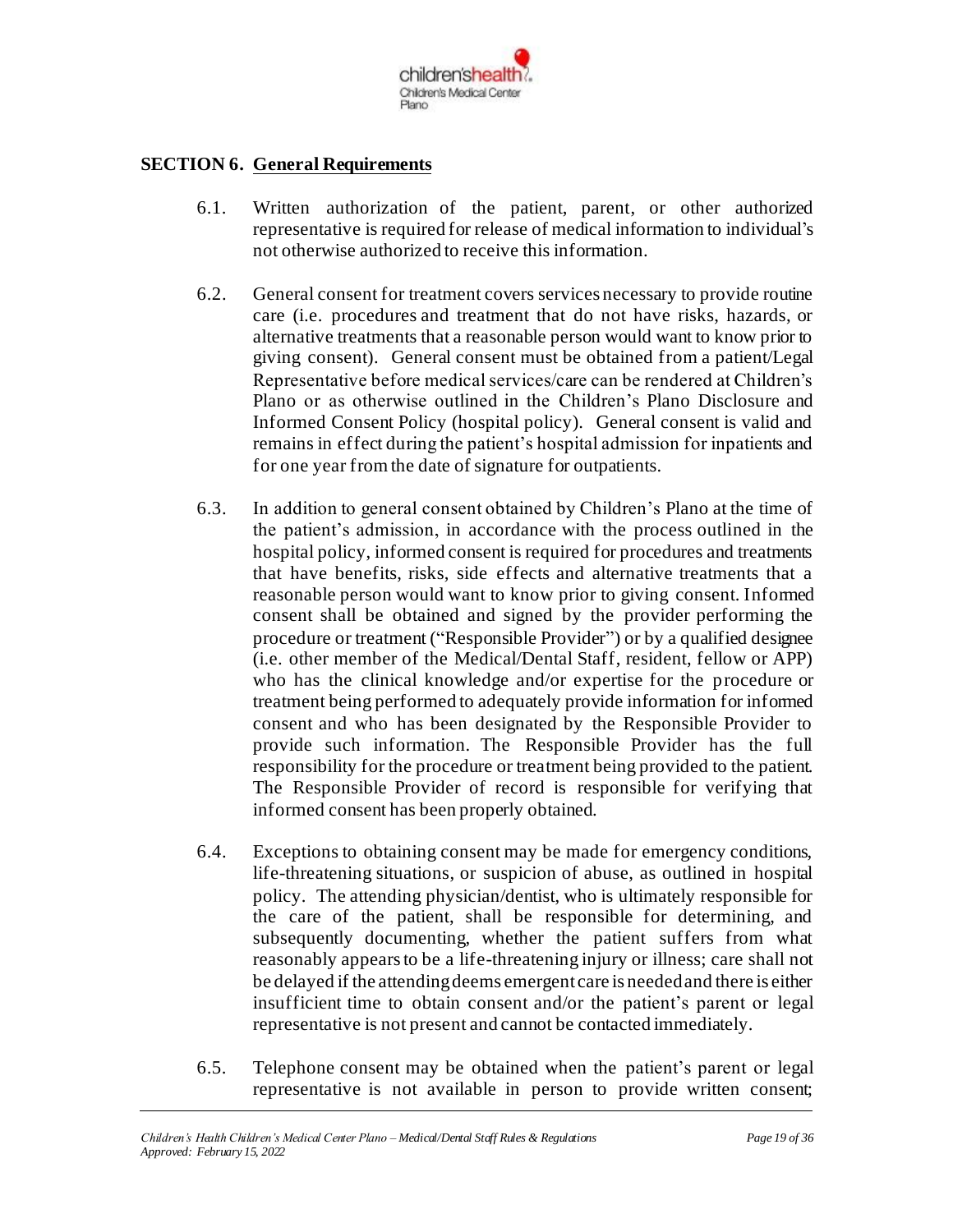

however, the parent or legal representative shall sign the consent form as soon as possible. Documentation of telephone consent into the medical record shall be made in accordance to hospital policy.

- 6.6. If consent covers a series of like procedures that may be performed over a period of days, the consent form shall indicate the number of procedures and time frame for which the consent is in effect.
- 6.7. If a patient's condition changes or the risks associated with the procedure change a new consent form must be executed.
- 6.8. If a written consent was obtained greater than sixty (60) calendar days prior to the scheduled procedure or treatment, the Responsible Physician/Dentist must:
	- Obtain a new written consent; or
	- If the patient's parent or legal representative is the same individual who previously signed the consent form and there are no changes to the patient's condition noted in the updated history and physical, resign and re-date the consent form and have the parent/legal representative re-sign and re-date the consent form after review and discussion and have the re-signed/re-dated signatures witnessed.
- 6.9. Informed consent must be obtained for research as required by the Institutional Review Board ("IRB").
- 6.10. Each patient shall be assigned an attending physician/dentist. Should a patient, parent, or other authorized party desire to change his/her attending physician or dentist, he or she has the right to do so. When such a change occurs, all previous orders for treatment shall be canceled.
	- 6.10.1. The attending physician/dentist can delegate to an APP under the supervision of an attending physician/dentist.
	- 6.10.2.The patient shall have the right to request to be seen by the attending physician/dentist instead of, or in addition to, the APP.
- 6.11. When necessary and in the absence of the regular attending physician/dentist any member of the Medical/Dental Staff with clinical privileges may be requested by the Service Chief to attend a colleague's patient. The requested Medical/Dental Staff member shall be expected to show the same consideration he or she would wish to have shown to one of his or her patients under similar circumstances.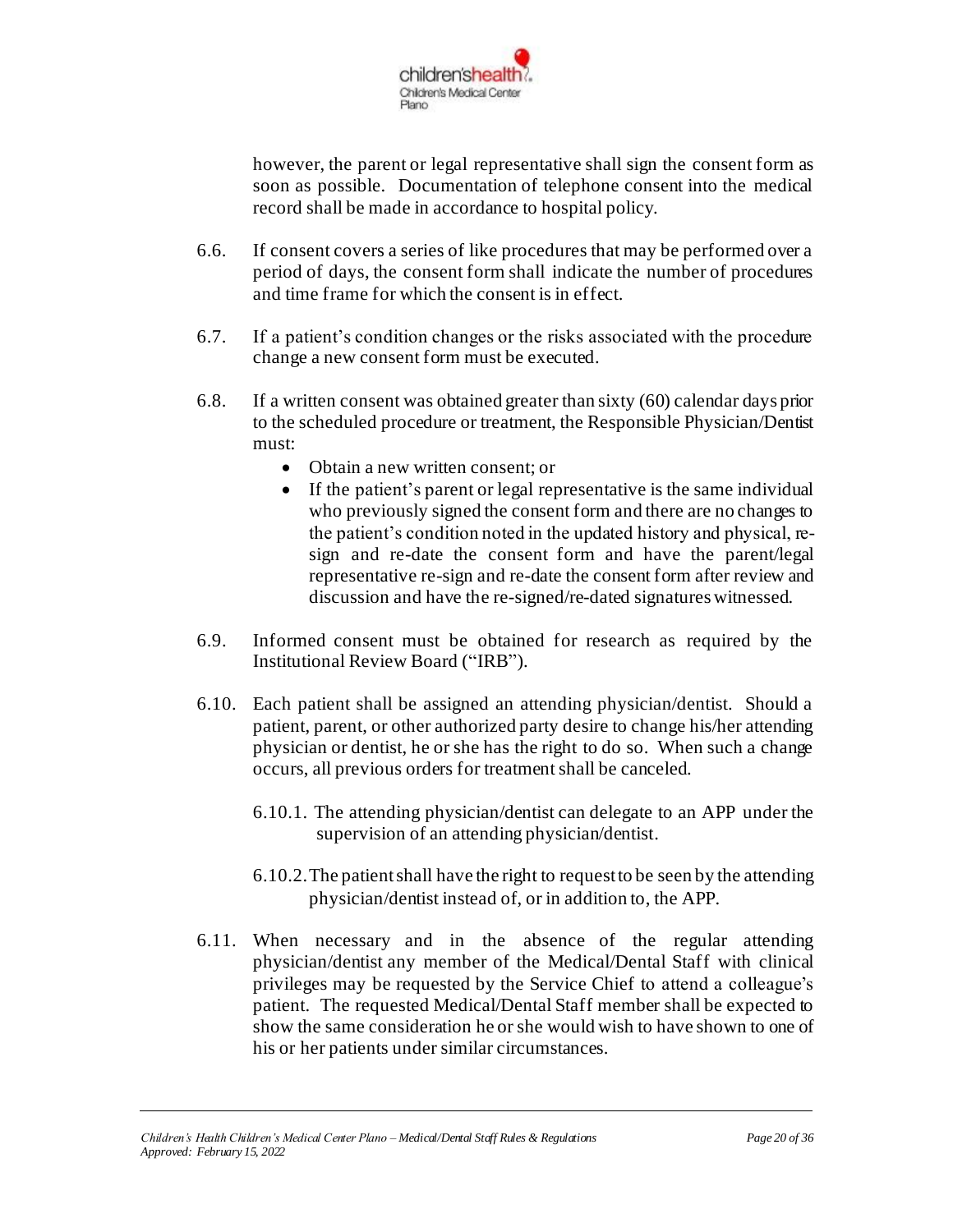

- 6.12. All physicians/dentists/APP, APRNs and PAs shall participate in patient discharge planning in accordance with the utilization review plan or other written requirements.
- 6.13. Clinical laboratory tests shall be done by Children's Plano or in an outside (reference) laboratory recommended by the Service Chief of Pathology and approved by the Medical/Dental Staff. The Medical/Dental Staff shall take reasonable steps to assure itself that any outside laboratory sources, from which test reports are used as the official Children's Plano medical record report, (i) have an acceptable internal quality control and external proficiency testing system in place, (ii) are monitored by qualified individuals, and (iii) are in compliance with applicable state, federal and Joint Commission requirements.
- 6.14. The Radiology Service shall provide authenticated reports for all radiologic examinations performed under the radiologist's supervision at Children's Plano and, when requested, for review of examinations performed outside of Children's Plano and its affiliates. Otherwise, the attending physician/dentist or authorized licensed practitioner may record his/her own interpretation in the history or progress note section of the medical record (to include dental images, non-radiologist fluoroscopy, and speech studies). When special cardiovascular radiologic procedures can be properly interpreted only with the findings and observations of the authorized physician/dentist (e.g., cardiologist) performing the procedure, this individual shall be responsible, based on approved privileges to do so, for rendering the official report for the medical record.
- 6.15. When surgical procedures or medical therapy are to be performed based on tissue examined at another institution or laboratory, the admitting attending physician/dentist shall be responsible for furnishing a copy of the pathology report from the outside institution or laboratory for the patient's medical record. When possible, the diagnostic slides from the referring institution or laboratory shall be reviewed by a Children's Plano staff pathologist, and a report shall be issued for the patient's medical record.
- 6.16. The ordering of any baseline admission testing (e.g., laboratory, imaging, electrocardiography, etc.) shall be the responsibility of the attending physician/dentist (or authorized designee) on an individual-patient basis. For surgical cases, this shall be done, as indicated, in conjunction with the anesthesia Service.
- 6.17. Physicians/dentists, APRNs or PAs requesting diagnostic examinations by a pathologist or radiologist shall provide, in the written request, all relevant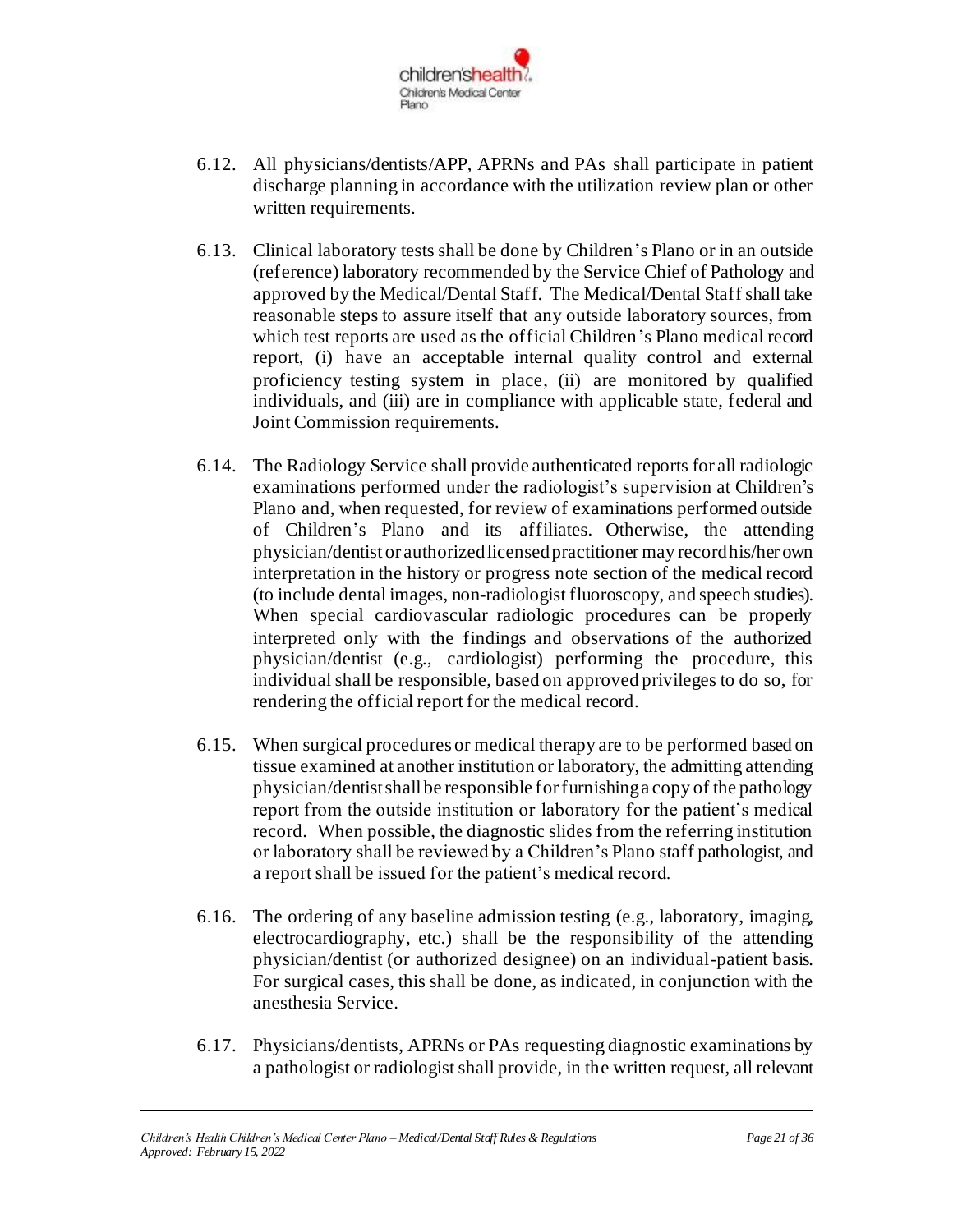

information available, so as to assist in the determination of an accurate diagnosis/impression.

- 6.18. Human materials removed at surgery (e.g., surgical specimens) or autopsy (excluding teeth and those specimens exempt from pathological examination as defined below in Section 2.1.5.1) shall be disposed of in a manner commensurate with the Texas Administrative Code for Disposition of Special Waste. Specimens removed during the procedure shall be sent to the Pathologist who shall make necessary examinations to arrive at diagnosis. The Pathologist's written report of this examination and conclusions shall be included in the patient's medical record. Specimens (other than teeth and certain non-human foreign bodies, such as coins or jewelry) shall not be returned to the patient or patient's family except in specific circumstances as authorized by law and Children's Plano policy and approved by the legal department.
	- 6.18.1 The following specimens will be exempt from microscopic and macroscopic examination (at the surgeon's or proceduralist's discretion) and will be properly disposed in a biohazardous waste bag:
		- Extraocular muscles from strabismus repairs
		- Foreign bodies
		- Foreskins if grossly normal
		- Nail Plates (fingernails and toenails that are grossly normal)
		- Teeth
		- Tonsils
		- Adenoids
		- Bone and cartilage from reconstructive procedures and osteotomies
		- Prosthetic devices and hardware
		- Orthodontic appliances
		- Surgical hardware
		- Skin and skin scars from cosmetic procedures
		- Omentium from Dialysis placement
		- Hyperplastic gingival tissue for which there is a clear etiology
		- Gingival tissue removed for gingival plastic procedures
		- Calculi
		- Polydactylous digits
- 6.19. In the event of a patient death at Children's Plano, the deceased shall be pronounced dead by a physician. The body shall not be released until a record of the patient's death is completed and placed in the medical record of the deceased.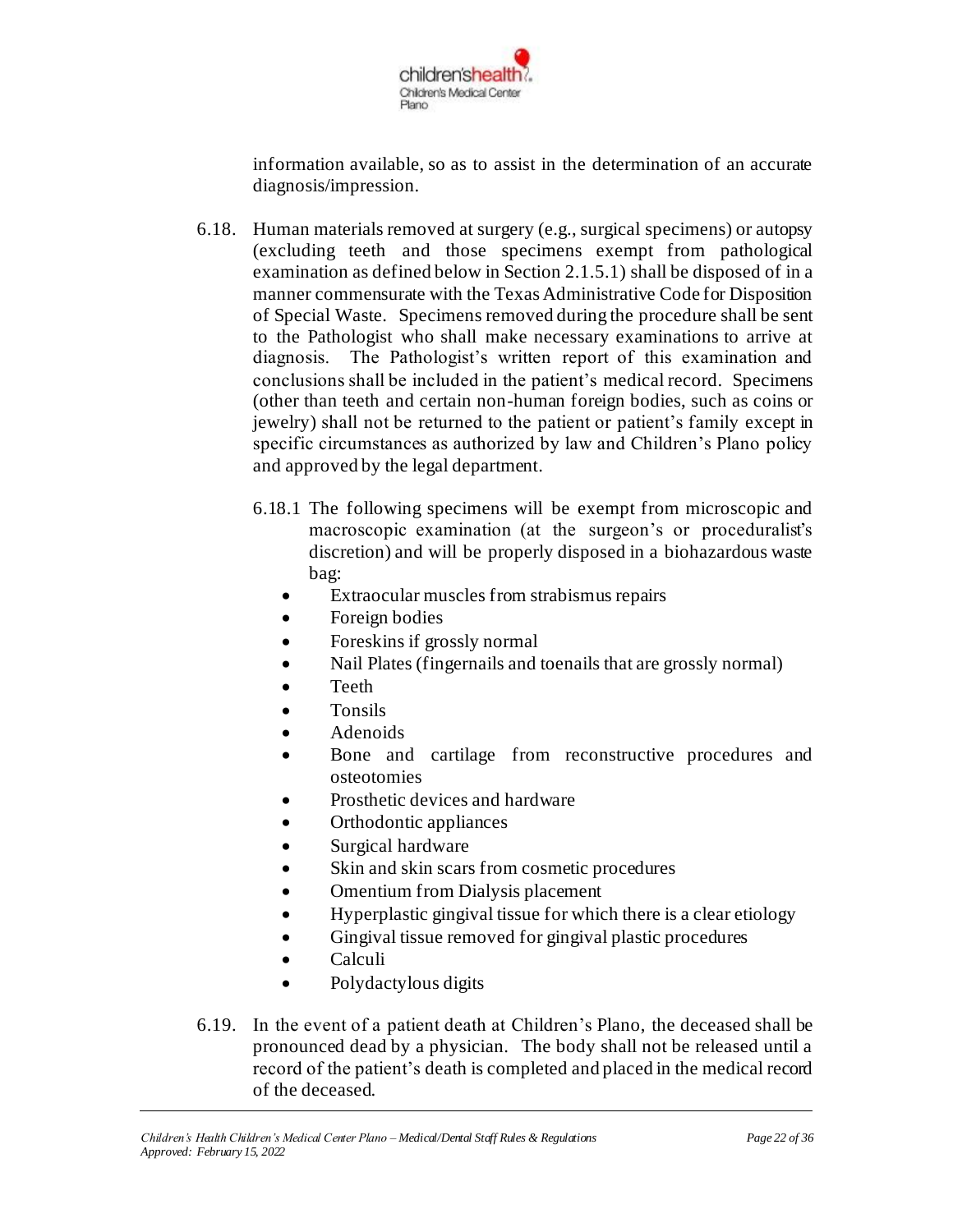

- 6.20. It shall be the responsibility of the *attending physician*, coordinated as needed with other members of the Medical Staff/Fellows/Residents, to inform every family of the option for an autopsy, and to attempt to secure an autopsy in all cases including, but not limited to, cases of unusual death and those of educational interest. It is also the responsibility of the attending physician to report cases of medical legal interest to the appropriate authorities. If an autopsy is obtained, it is the responsibility of the *attending physician* to communicate the results of the autopsy and the implications of the findings with the child's family. Autopsies shall be performed following appropriate written consent and in accordance with state law. All autopsies shall be performed by a Children's Plano pathologist, unless by law the autopsy comes under the jurisdiction of the Medical Examiner/Coroner, or the family requests otherwise.
	- 6.20.1. The attending physician shall be informed of any autopsies prior to the autopsy being performed.
- 6.21. All physicians/dentists and APPs shall foster a strong culture of safety by participating in quality, safety, and performance improvement initiatives upon request as defined by the code of conduct.
- 6.22. Transfusion of blood and blood components shall be done in accordance with hospital and laboratory policies and procedures, in accordance with recommendations of Children's Plano Transfusion Committee.
- 6.23. Copies of pathology slides are the property of Children's Plano and may be lent to other hospitals, physicians/dentists/APPs, or research institutions for valid reasons and upon approval of a Children's Plano pathologist.
- 6.24. All physicians/dentists and APPs shall be responsible for knowing their obligations in the event of a disaster or other emergency situation (i.e., fire, tornado, bomb threat, etc.) and shall report accordingly. They shall participate in emergency management/fire prevention drills as required.
- 6.25. Oxygen and respiratory therapy shall be administered in accordance with the attending physician's, dentist's, or APP's order or in accordance with established policy and/or protocol approved by the Medical/Dental Staff through its designated mechanism. In cases where the duration of treatment is not specified or is stated indefinitely, the treatment shall be discontinued as per policies of the Respiratory Care Department unless new orders are documented; however, prior to discontinuing the treatment, the nurse or therapist shall notify the attending physician, dentist, or APP and confirm that the treatment should be discontinued.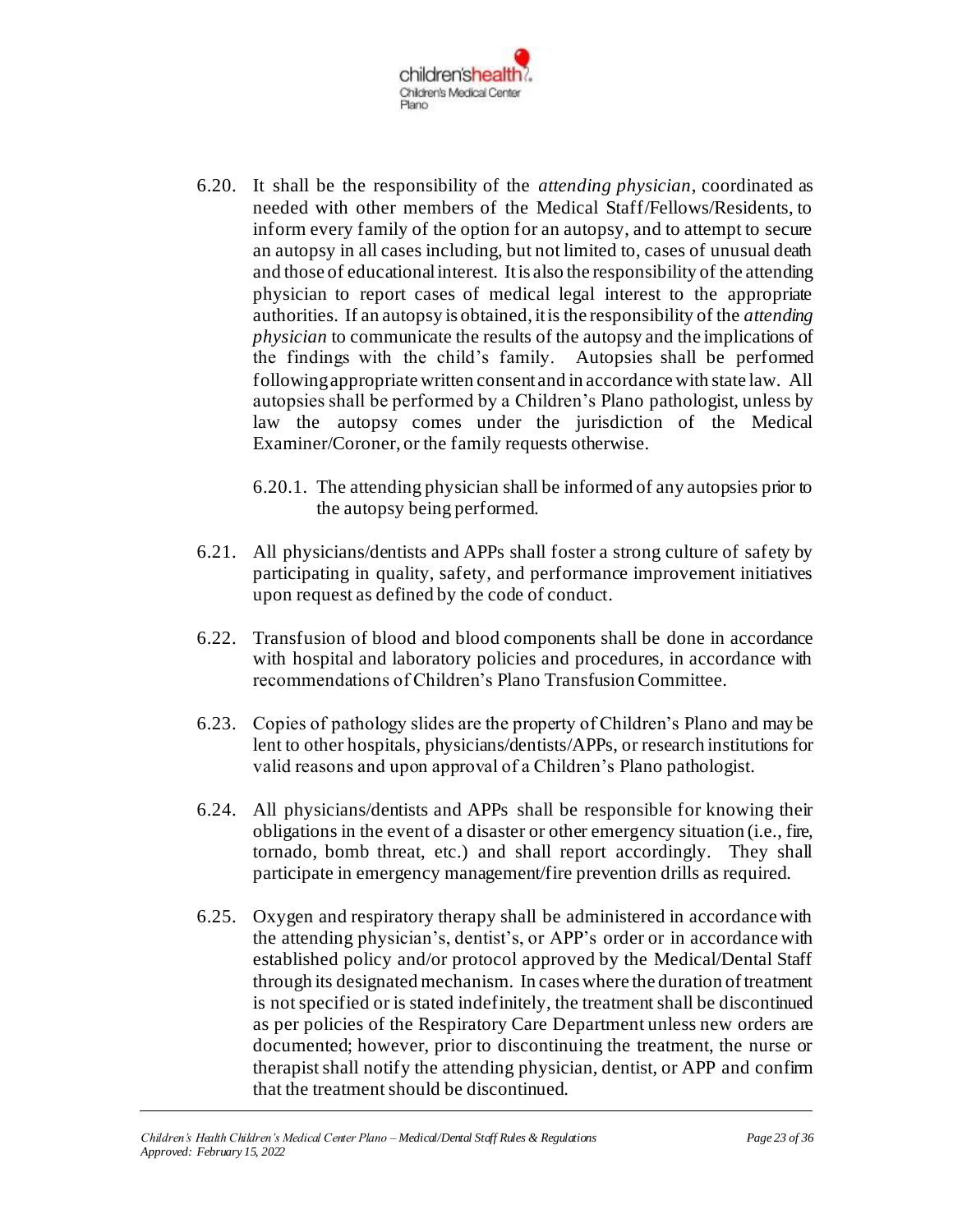

- 6.26. All respiratory therapy orders for critical care patients must be reviewed and documented daily. All oxygen and respiratory therapy orders on noncritical care patients shall be reviewed at least every seventy-two (72) hours.
- 6.27. Designated qualified members of the Medical/Dental Staff present at Children's Plano shall respond to cardiopulmonary resuscitation codes in accordance with Children's Plano policy.
- 6.28. Any member of the Medical/Dental Staff who has reason to find fault with an employee of Children's Plano, shall report the deficiency to the relevant supervisor or department director immediately and if needed, follow the appropriate escalation path. In no case shall the Medical/Dental Staff member take it upon him or herself to discipline an employee. In cases where the patient may suffer harm if action is not taken immediately, the physician/dentist may require that the employee relinquish care of his or her patient(s) until the matter is investigated.
- 6.29. The Infection Prevention and Control Committee, through its chairperson or members, has the authority to institute any appropriate control measures or studies when it is reasonably believed that a danger to patients, visitors, or personnel exists. This authority includes placing a patient under isolation precautions even though the attending physician/dentist/APP may not believe such precautions are necessary.
- 6.30. All inpatients shall be visited by their attending physician/dentist within twenty-four (24) hours of admission and once every calendar day thereafter; this visit shall be documented in the medical record. If this requirement cannot be fulfilled, the attending physician/dentist shall arrange for another qualified member of the Medical/Dental Staff with clinical privileges to attend the patient, and the nursing staff shall be notified of the name of the physician/dentist who shall be responsible in the interim.
- 6.31. Patients in need of behavioral restraint/seclusion shall be restrained/secluded for the protection of self or others in compliance with applicable laws. When use of behavioral restraints/seclusion is indicated, justification for such use and a time-limited order by the physician noting both start and end times shall be present. The time-limited order should be no longer than four (4) hours for patients eighteen years of age and older, two (2) hours for patients aged nine (9) to eighteen (18) years, and one (1) hour for patients under the age of nine (9) years. The time-limited order must be signed and an assessment of the patient made by a licensed physician within one (1) hour of the application of behavioral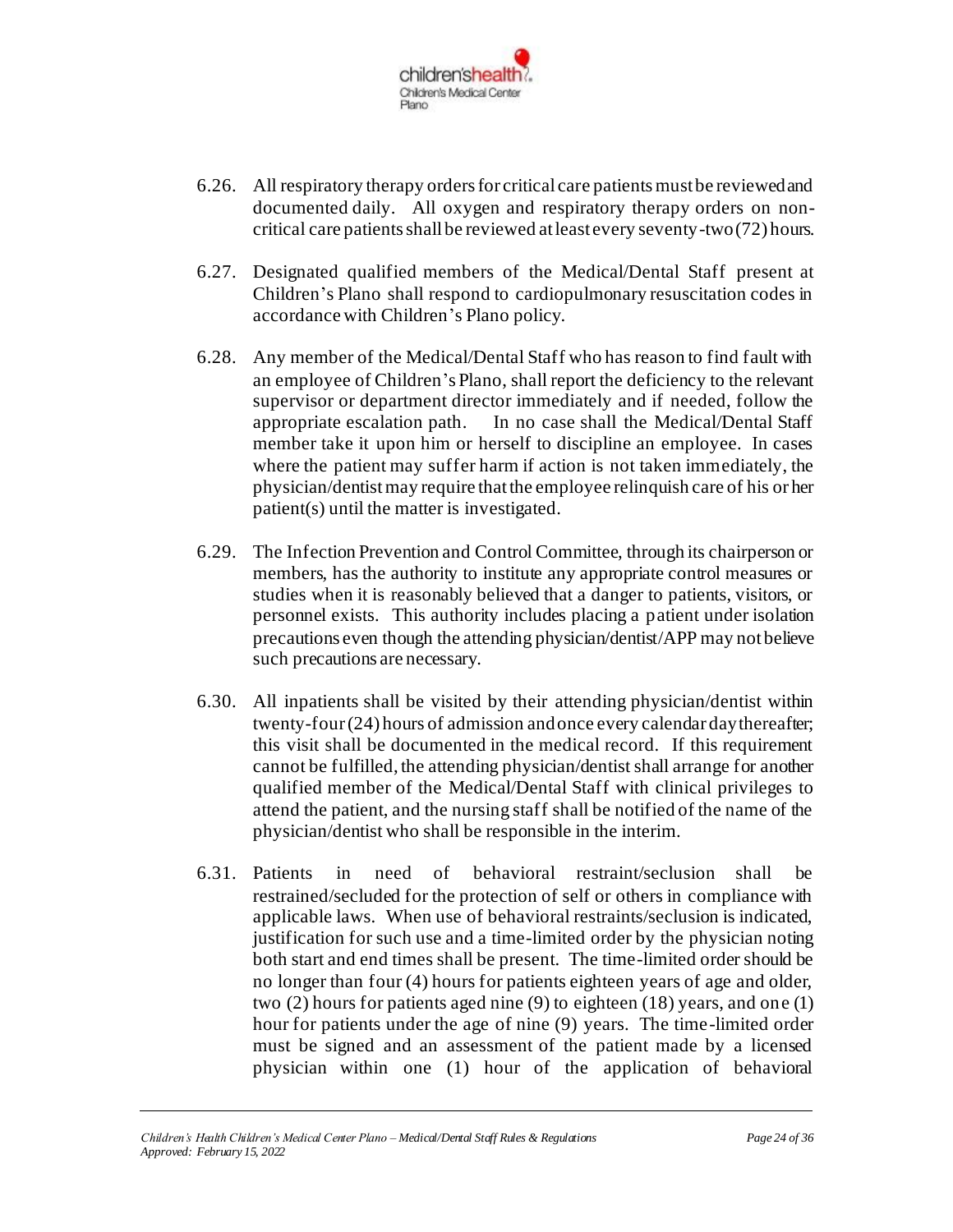

restraint/seclusion. Other requirements of Children's Plano restraint/seclusion policy and procedure shall also be met.

- 6.32. When a life-threatening situation develops requiring the administration of blood or blood products for survival, even if the patient, parent or other authorized party objects due to religious reasons or other reasons, the attending physician, with the assistance of Children's Plano, shall attempt to obtain the necessary legal means to administer blood or blood products to sustain life.
- 6.33. When any professional person has any reason to doubt or question the care provided to a patient or believes that consultation is needed and has not been obtained or requested, he or she may call this to the attention of his/her supervisor. The supervisor shall follow Children's Plano escalation policy. This concern may be brought to the attention of the Chief Medical Officer Plano or the Service Chief to which the physician/dentist is assigned. When circumstances justify action, the Service Chief or the Chief Medical Officer Plano may request a consultation.
- 6.34. In cases in which the radiologist's interpretation of an image significantly differs from that initially made by the physician, dentist, or APP, a copy of the radiologist's report shall be made available and brought to the attention of the patient's attendingphysician or attending APP(for outpatient settings and the emergency department) and the patient's private physician/dentist. The patient shall be informed of any subsequent change to the patient's plan of care. The attending physician will be responsible for informing the patient of any subsequent change of care rendered.
- 6.35. Physician, dentist, and APP performance should comply with performance measurement initiatives, national patient safety goals and other national and institutional practice standards.

### **SECTION 7. Emergency Services**

- 7.1. A medical screening examination ("MSE") may be performed by a qualified physician, APRN, or PA.
- 7.2. The emergency medical record shall be made a part of the patient's permanent medical record.
- 7.3. Each emergency medical record shall be signed by the physician/dentist or APP in attendance who is responsible for its accuracy.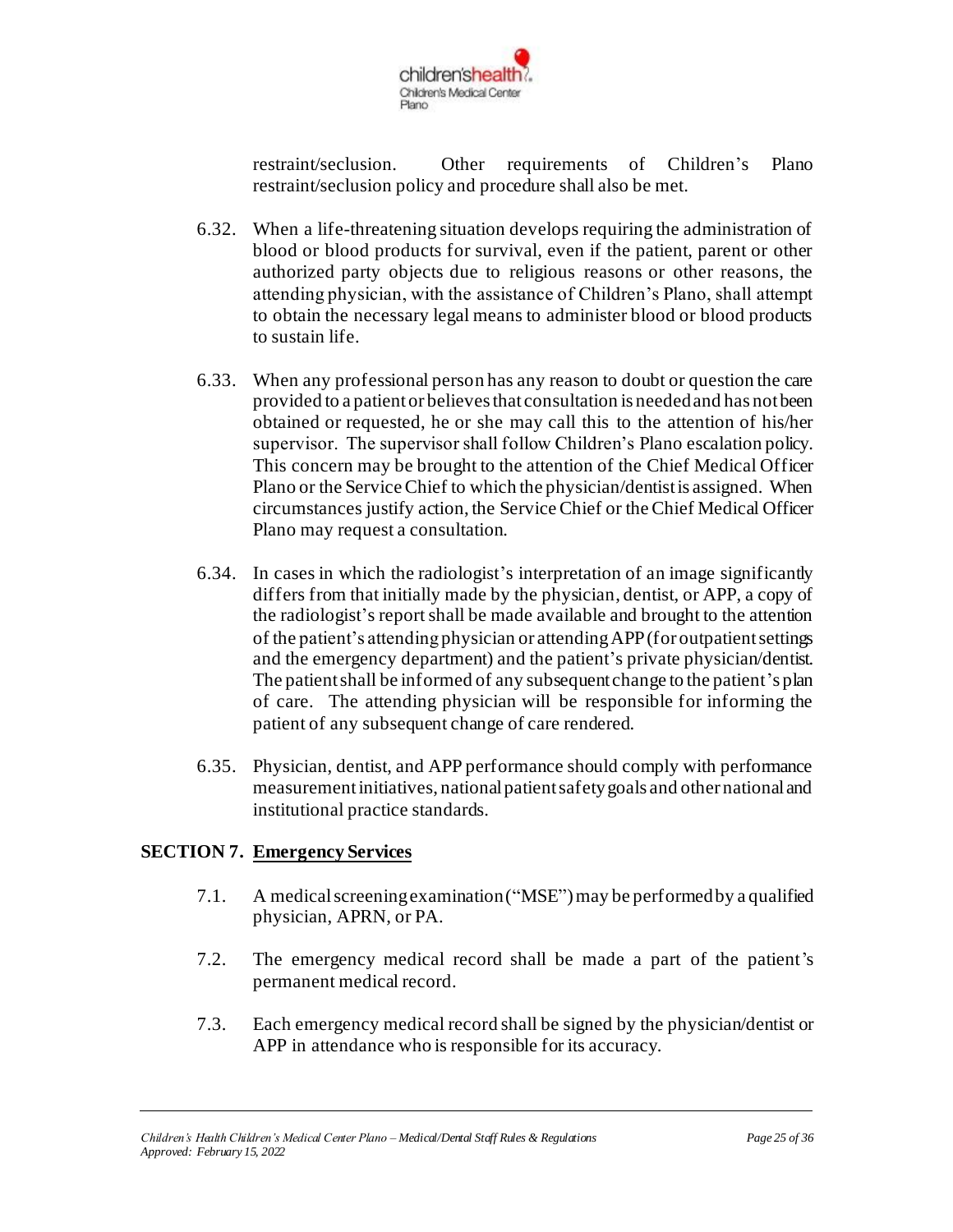

- 7.4. There shall be a triage system to identify patients requiring emergent/urgent care.
- 7.5. The disposition of each patient shall be a physician responsibility. This responsibility can be delegated to an APP through established collaborative practice agreements.
- 7.6. The established list of procedures permitted to be performed in the Emergency Department shall not be exceeded except in a *bona fide* emergency.
- 7.7. Procedures requiring general anesthesia shall not be performed in the Emergency Department but must be performed in the surgical suite.
- 7.8. In an emergency case, as soon as it appears that a patient requires admission to an inpatient unit, the physician/dentist or designee shall contact the Bed Control Coordinator to ascertain whether there is an available bed.
- 7.9. When a patient requiring admission on an emergency basis does not have a primary care physician, the patient shall be admitted to the appropriate medical or surgical service.
- 7.10. When a patient requiring admission on an emergency basis has a primary care physician, the primary care physician shall be notified regarding both the patient's admission and the service to which the patient was admitted. If the primary care physician is a physician on the Medical/Dental Staff at Children's Plano with clinical privileges, the patient should be admitted to the primary care physician's service, unless admission to another medical staff service is requested by the primary care physician.
- 7.11. At least one Emergency Services attending must be present in the Emergency Department at all times.
- 7.12. Patients, parents, or other authorized parties, on leaving the Emergency Department following evaluation and/or treatment, shall be given written follow-up instructions, which shall have been signed by the patient, parent, or other authorized party, stating that the patient, parent, or other authorized party has received and understands the instructions provided by the attending physician/dentist or Emergency Department registered nurse. Any language barrier shall be compensated for through the use of an interpreter, by instructions written in the patient's, parents, or other authorized party's language, or by another acceptable system, and this shall be noted on the instruction sheet.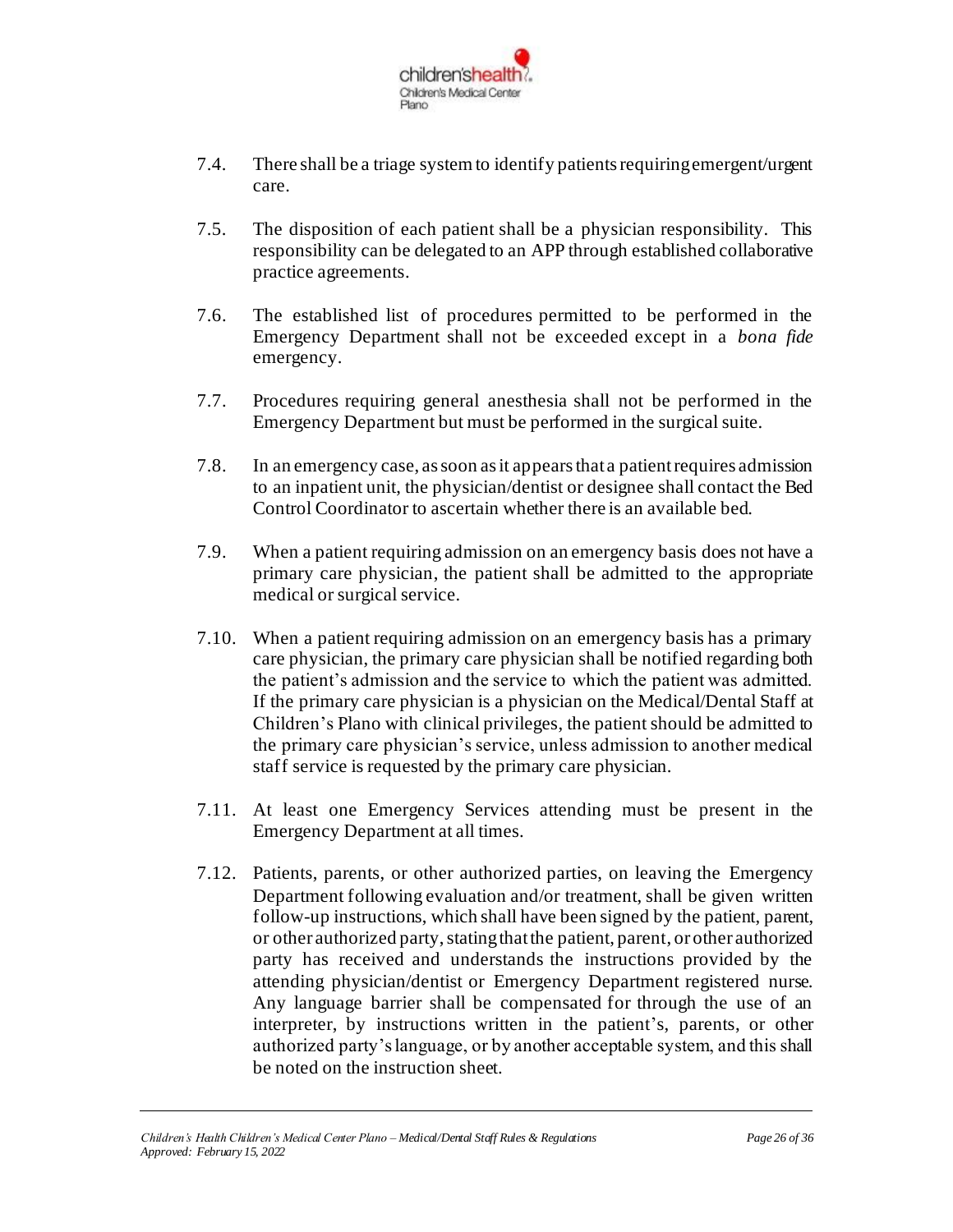

- 7.13. The emergency medical record for each patient treated shall include: the time of the patient's arrival; the means of arrival and by whom transported; any available details of the emergency care rendered to the patient prior to arrival at Children's Plano; whether (and, if relevant, when and for what) the patient visited any Emergency Department previously; acknowledgment of any ordered test results; and the conclusions at termination of treatment (including final disposition, condition on discharge, and any instructions given to the patient on discharge for follow-up care).
- 7.14. Specialist coverage shall be provided by Medical/Dental Staff members with appropriate clinical privileges in accordance with an established roster or on-call system as required by Children's Plano. When a transportable patient requires Medical/Dental Staff consultation/treatment not available at Children's Plano, the patient shall be transferred to an appropriate facility as soon as possible after being stabilized for transfer, subject to compliance with the hospital's transfer policy, and subject to having first obtained acceptance by that facility through a physician and the administrator or designee of that facility.

#### **SECTION 8. Obtaining Organs and Tissues for Transplantation**

- 8.1. Consent for the removal of organs and/or tissues for the purpose of transplantation shall be obtained from the patient, parent, or other authorized party by use of the Southwest Transplant Alliance Organ and Tissue Donation for Transplantation Tissue and Organ Donor Consent Form.
- 8.2. The diagnosis of the death of the patient shall be made by the patient's attending physician using the criteria he or she deems appropriate in his/her clinical judgment according to Children's Plano policies. The patient's physician may delegate this responsibility to another physician provided he or she is a member of the current Medical Staff and is not a member of the transplantation team.
- 8.3. In all instances where brain death is thought to precede the cessation of cardiopulmonary function, the patient shall be evaluated by two (2) attending physicians to determine if the brain death criteria have been met. Compliance with these criteria shall be necessary in order for the patient to be considered as an organ and/or tissue donor.
- 8.4 In instances where cessation of cardiopulmonary function will be utilized to pronounce patient death, prior to organ and tissue donation, hospital policies will be followed for the donation of the patient's organ and/or tissue following cardiac death. All organ and/or tissue donation criteria will be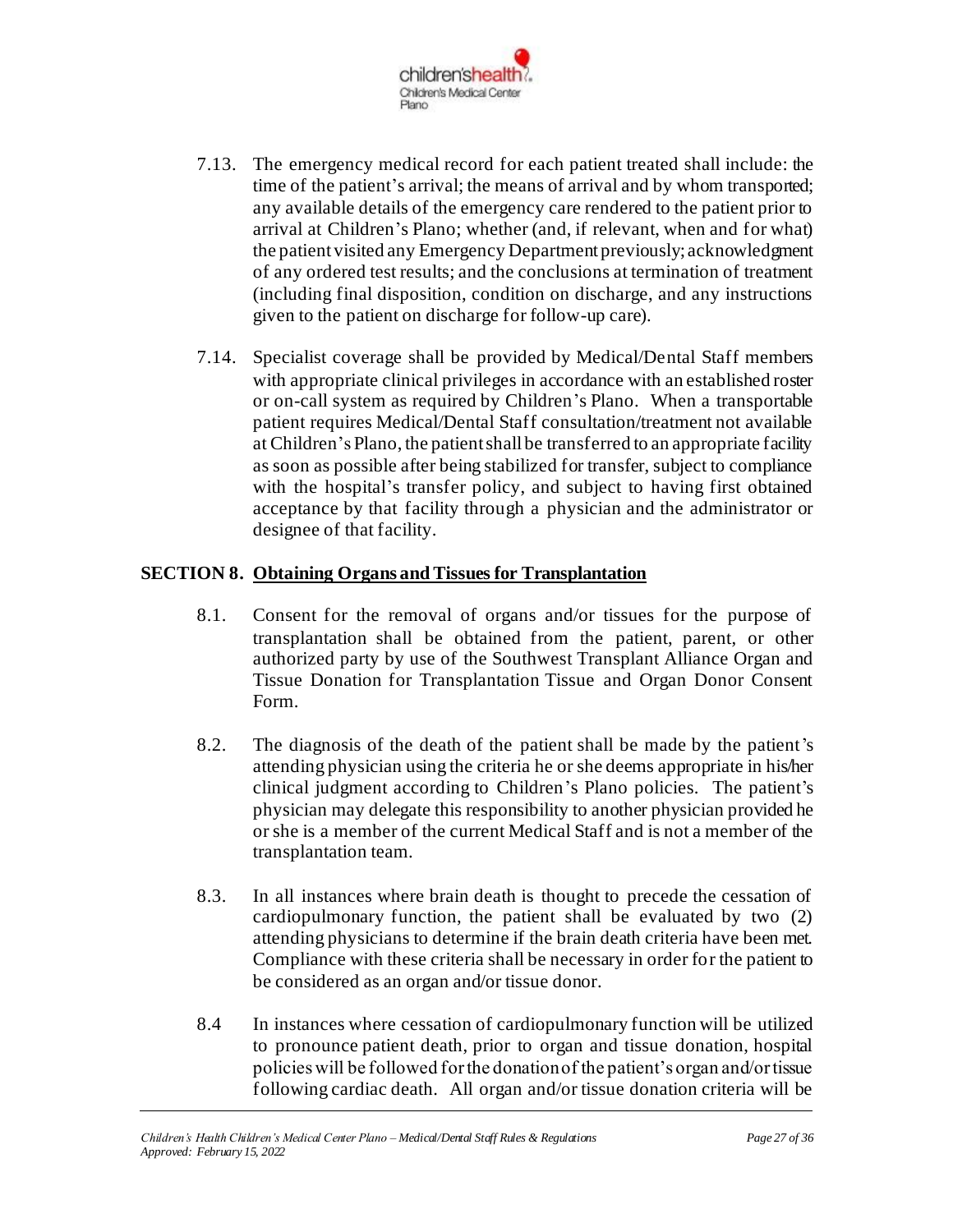

met and the documentation for the organ and/or tissue procurement will be done in accordance with the current applicable policies.

- 8.5. All organ or tissue procurement documentation and criteria must be done so under the requirements established and outlined in the current Brain Death policy and Organ and Tissue Donation After Cardiac Death policy.
- 8.6. Physicians involved with the procurement of organs for transplantation shall not be involved with the decision to discontinue life support systems or the declaration of brain death.

### **SECTION 9. Surgical Care**

For purposes of Section 9, "responsible physician/dentist" shall have the same meaning as defined above in subsection 6.3.

- 9.1. Each Physician/Dentist/APPworking in the Operating Room must abide by the policies of the Operating Room.
- 9.2. All requirements in the "Medical Records" section of these rules and regulations shall apply in the care of surgical patients, particularly with reference to the history and physical examination, recording of preoperative diagnosis or diagnoses, completion of operative reports, and all sedation/anesthesia-related requirements. The requirements for informed consent also apply.
- 9.3. The responsible physician/dentist/APP shall be present at Children's Plano before the patient is brought into the operating room.
- 9.4. The responsible physician/dentist/APP shall be present within the hospital and ready to begin the surgery/procedure prior to that patient being brought to the operating room/procedure room The responsible physician/dentist/APP must be present in the operating room/procedure room within thirty (30) minutes after arrival of the patient into the operating/procedure room.
- 9.5. The responsible physician/dentist must be present in the operating room for all key portions of the procedure (excluding auditory brainstem response (ABR), peripherally inserted central catheter (PICC) line placement and cast application).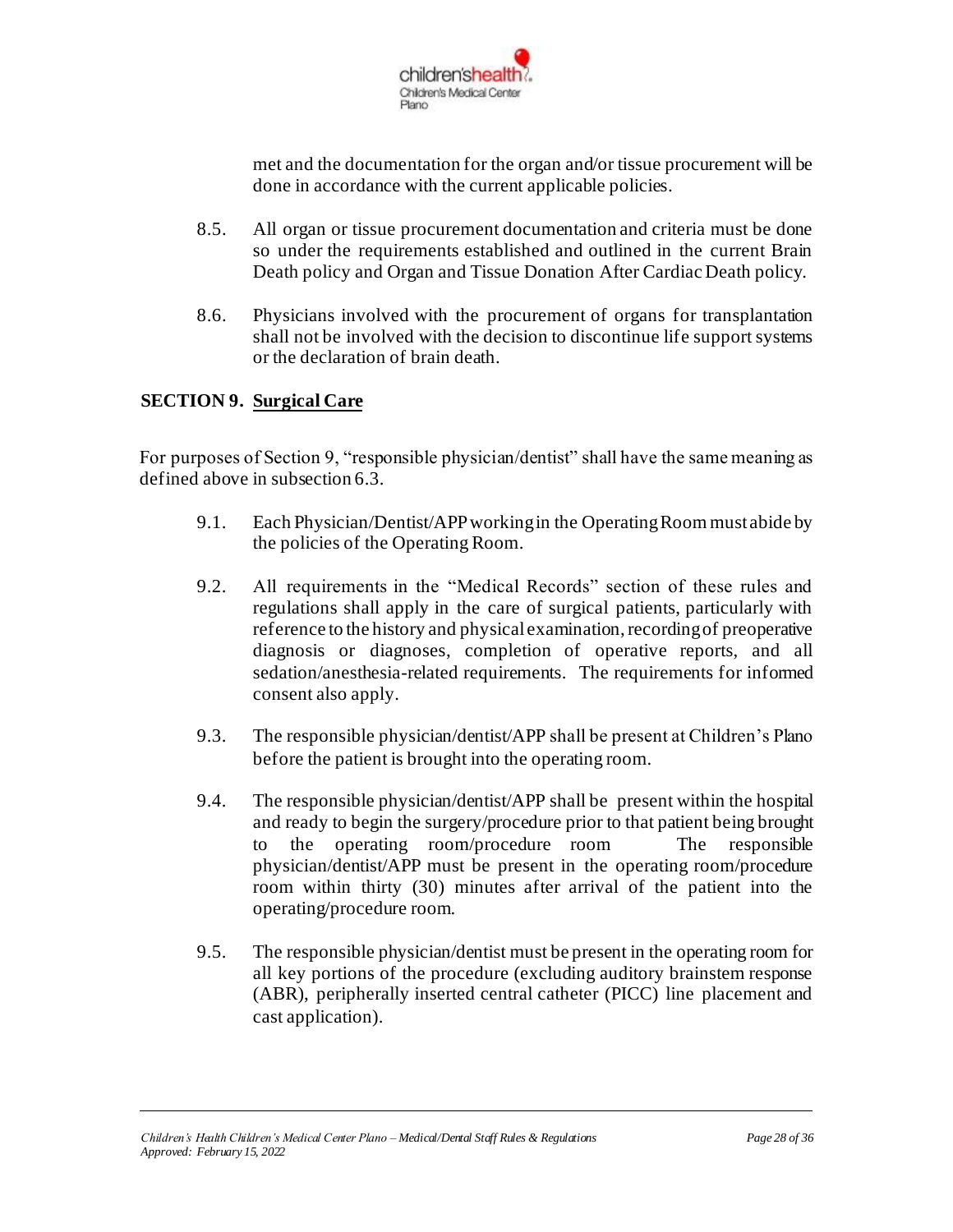

- 9.6. All patients receiving general, epidural or spinal anesthesia shall go to a Post Anesthesia Care Unit ("PACU"), directly to a critical care unit, or other designated recovery area. Patients receiving only local anesthesia may be returned to their room or may go to the PACU or other designated recovery area at the request of the physician/dentist/APP.
- 9.7. All patients must have a discharge order prior to transfer from the PACU or other area of the hospital where anesthesia is being administered ("procedure room"). In the case of patients who have not received care from the Anesthesiology Service, the discharge order must be from the attending physician/dentist responsible for the procedure/sedation, which preceded PACU or other designated recovery area admission. (Also refer to sections Anesthesia - 10.9 and Sedation - 11.4).
- 9.8. Any day surgery patient (outpatient) who has received anesthesia (other than local or topical anesthesia), and has remained in the Phase II recovery area of the PACU or other designated recovery area for two (2) hours or longer after leaving the Phase I recovery area of the PACU or other designated recovery area shall be evaluated by both an anesthesia care team member (attending anesthesiologist, Fellow, APRN, PA, CAA or CRNA) and a member of the operative/procedural care team at the time of discharge. Disposition of the patient at this point is the responsibility of, and must be a joint decision between, the attending surgeon/proceduralist and attending anesthesiologist.
- 9.9. Day surgical procedures are limited to those surgical procedures approved as such by the Medical/Dental Staff and Administration.
- 9.10. Day surgery shall be included in surgical case evaluations performed by the Services and, as indicated, by the Surgery Department.
- 9.11. Physicians/dentists/APPs performing surgical procedures shall report all complications to the respective Service Chief. If a Service Chief himself or herself has a complication, he or she should report it to the Service Chief of Surgery and the Chief Medical Officer Plano.
- 9.12. Operation scheduling is done through the operating room and according to a block scheduling system.
- 9.13. Patients shall be transported from the operating room or procedure room to the PACU or other designated recovery area by an attending anesthesiologist, Fellow, Resident, CAA, CRNA or physician prescribing sedation.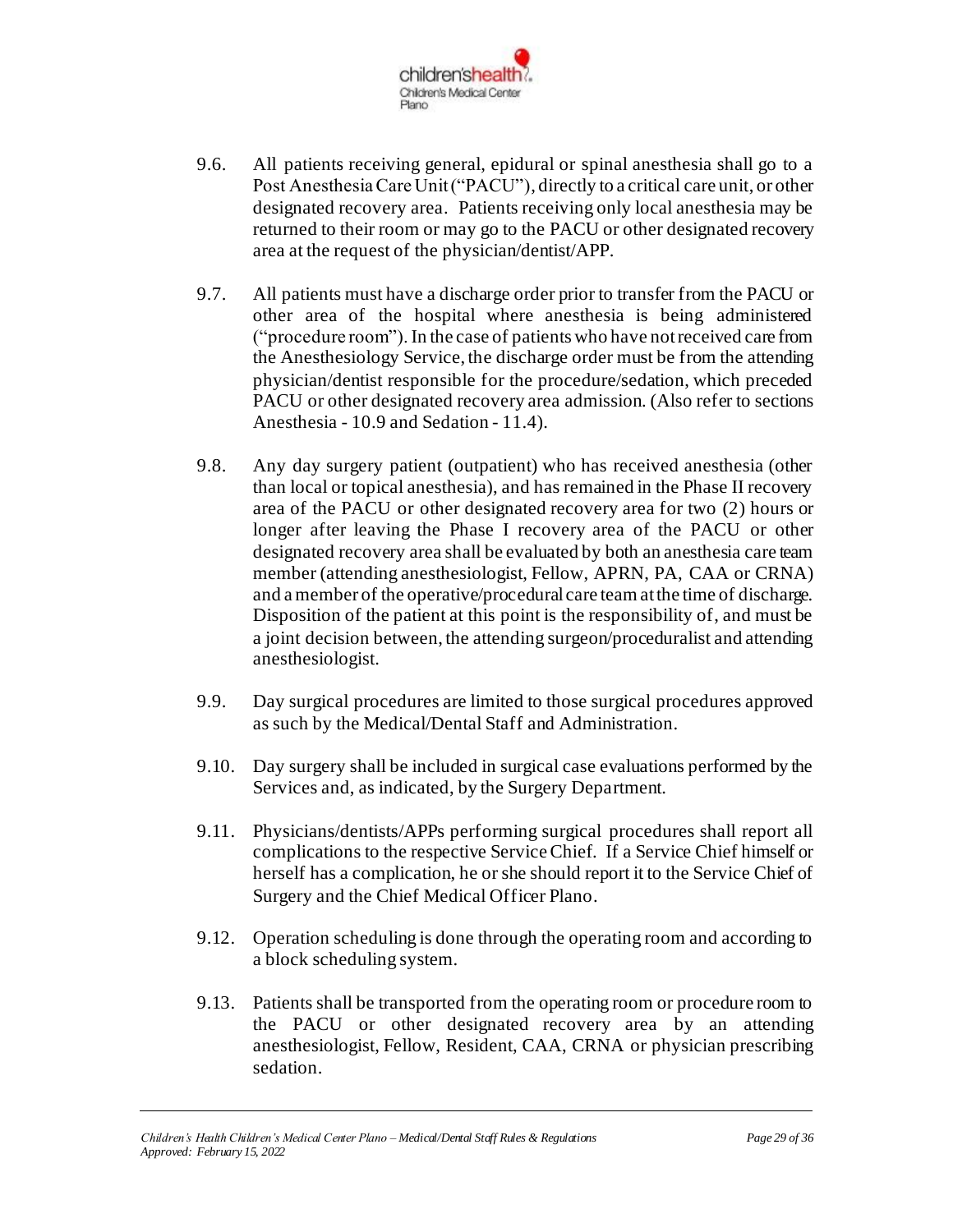

- 9.14. All responsible physicians/dentists/APPs shall abide by the Operating Room policy regarding confirmation of the: identity of the patient; the proposed procedure; and the site, side and level to be operated upon. The Attending Anesthesiologist is responsible for confirming the fact that the pre-medication was correct and given in a timely manner and that the required nils per os ("NPO") status has been maintained.
- 9.15. All responsible physicians/dentists/APPs with operating room privileges must cooperate with the current operating room protocol for needle, sponge, and instrument counts.

#### **SECTION 10. Anesthesia**

- 10.1. An anesthesiologist must complete or co-sign the pre-anesthesia evaluation which must include: contemplated choice of anesthesia for the procedure; drug history; review of the patient's physical status (using the classification of the American Society of Anesthesiologist); history of allergies; previous anesthetic experiences; and an anesthetic risk evaluation.
- 10.2. The anesthesiologist or anesthesia care team ("ACT") member shall record in the medical record evidence of a pre-anesthesia check of the anesthesia machine and monitoring equipment. The anesthesiologist shall also document his or her assessment of the patient immediately prior to the induction of anesthesia. The anesthesiologist or ACT member shall also record all pertinent events occurring during the induction of, maintenance of, and emergence from anesthesia, including the dosage and duration of all anesthetic agents, other drugs, intravenous fluids, and blood and blood components.
- 10.3. The responsible anesthesiologist or ACT member, (Fellow, Resident, CRNA, or CAA), shall be in constant attendance during the entire procedure. Following the procedure, the anesthesiologist, Resident, Fellow, CRNA or CAA shall be available as long as required by the patient's condition and until the responsibility for proper patient care has been assumed by another qualified physician.
- 10.4. An attending anesthesiologist must be physically present during induction, emergence and all critical portions of the case and immediately available from the time preoperative medication is administered until the patient is suitable for discharge from the PACU or other designated recovery area, or the patient's care has been transferred to another suitably qualified physician. An attending anesthesiologist who is working with another Anesthesia Care Team member (CRNA, CAA, Fellow, Resident) is providing anesthetic care by medical direction. A Medically Directing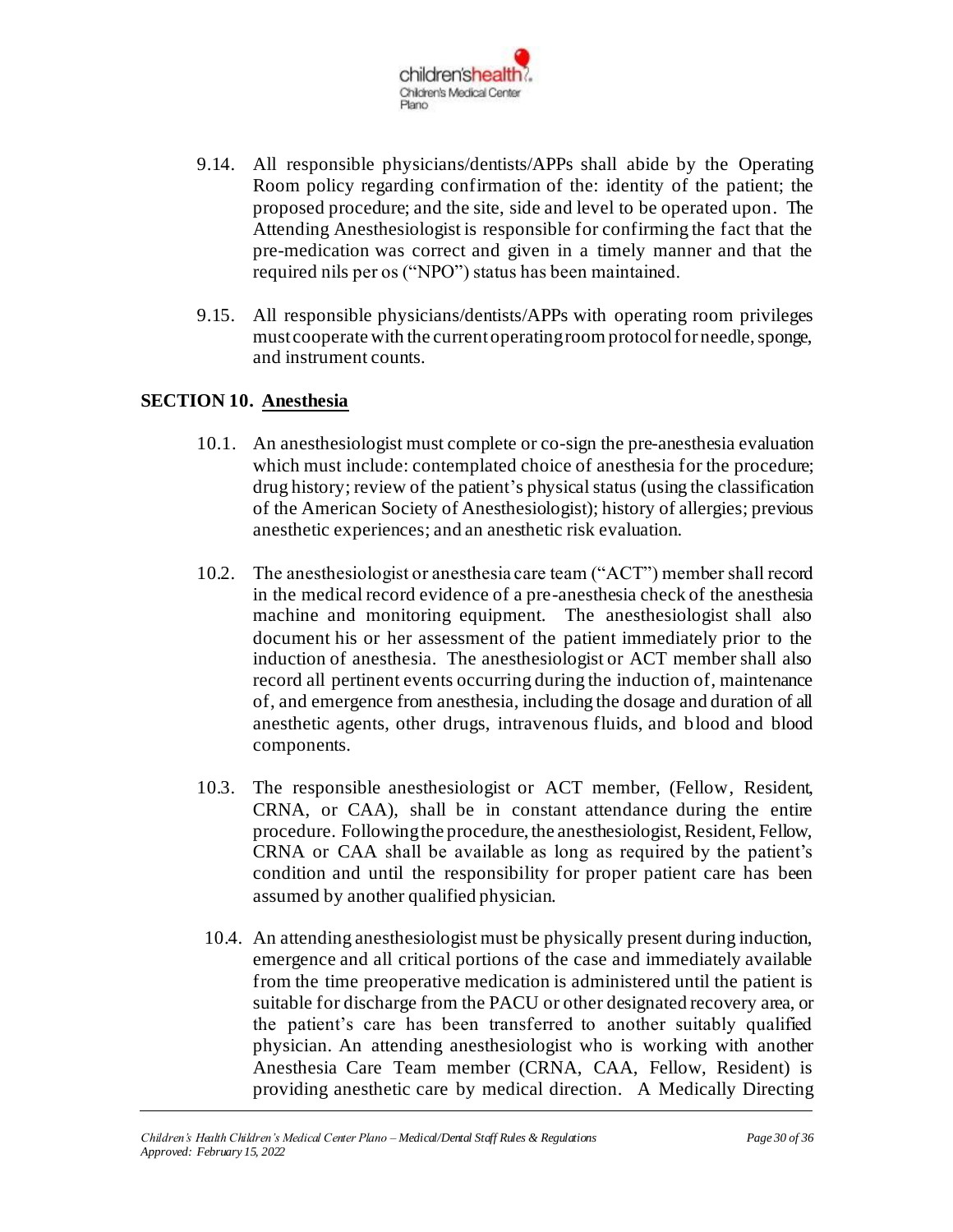

Anesthesiologist is considered "immediately available" if he/she is located within the same area as the Anesthesia Care Team member, and not otherwise occupied in a way that prevents him/her from immediately conducting hands-on intervention, if needed. The Medically Directing Anesthesiologist is in physical proximity that allows him/her to re-establish direct contact with the patient to meet medical needs and any urgent or emergent clinical problems. These responsibilities may also be met through coordination among attending Anesthesiologist working together at Children's Plano. There will be an identifiable Medically Directing Anesthesiologist at all times in the anesthetic care of each patient.

- 10.5. The anesthesiologist shall review all pertinent laboratory work.
- 10.6. An emergency call system shall be maintained by the Anesthesiology Service to allow for adequate coverage for the services of an anesthesiologist.
- 10.7. Safety policies and procedures regarding the administration of anesthesia, maintenance of machines, techniques and methods of delivery, and safety hazards shall be developed and periodically reviewed by the Anesthesiology Service. Members of the Medical/Dental Staff and all hospital employees shall comply with these safety policies and procedures.
- 10.8. The Service Chief of Anesthesiology or his/her designee is responsible for medical direction of the PACU and any designated recovery area.
- 10.9. All patients must have a discharge order prior to the transfer from the PACU or other designated recovery area, and a post-anesthesia evaluation note completed within forty-eight (48) hours; for outpatients, this note will be completed prior to discharge. The 48-hour timeframe begins at the point the patient is moved into the designated recovery area. When a patient has received care from the Anesthesiology Service, the discharge order may come from an attending anesthesiologist, Fellow, CAA or CRNA. Refer to Section 9.7 above for discharge order requirements for a patient not receiving care from the Anesthesiology Service.
- 10.10.Disposition of a patient from the operating room or procedure room is the responsibility of, and must be a joint decision between, the responsible physician/dentist/APP and the anesthesiologist.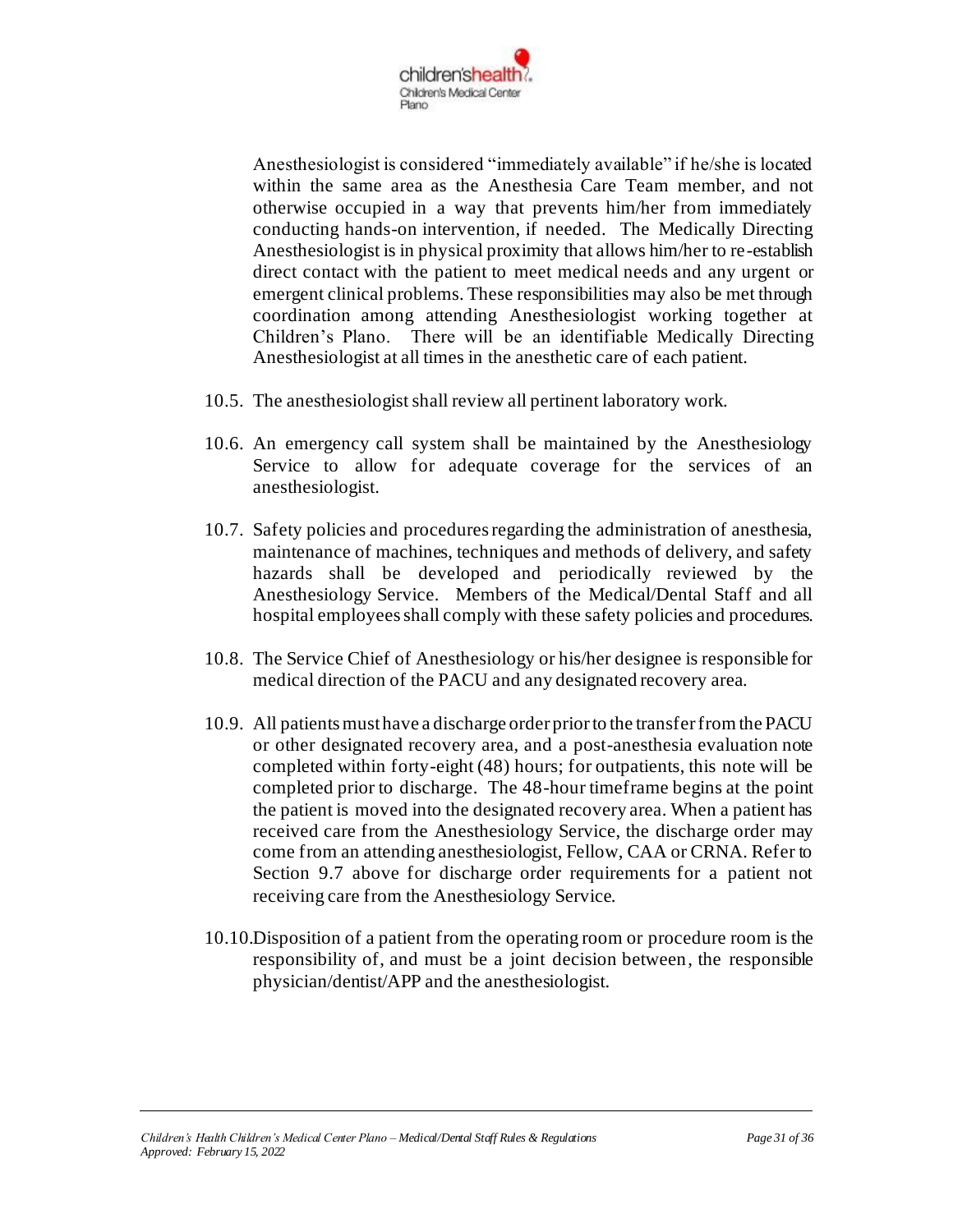

### **SECTION 11. Sedation**

- 11.1. A pre-sedation evaluation of the patient must be documented in the medical record prior to any procedure in which moderate/deep sedation/analgesia is to be administered. This evaluation shall include reference to the choice of sedation, the patient's allergies and any previous medication, drug history, other anesthesia/sedation experiences, any potential anesthetic/sedation problems, and the anticipated location for post-sedation recovery. The patient's physical status shall be categorized using the classification of the American Society of Anesthesiologists.
- 11.2. The individual administering moderate sedation must be capable of managing unintended deep sedation, which means that he or she must be competent in managing a compromised airway including provision of adequate oxygenation and ventilation. The sedation credentialed licensed independent practitioner shall re-assess the patient immediately prior to induction of moderate sedation.
- 11.3. The physician/dentist administering deep sedation must be capable of managing unintended anesthesia; which means that he or she must be competent to manage an unstable cardiovascular system as well as a compromised airway and inadequate oxygenation and ventilation. The physician/dentist shall re-assess the patient immediately prior to induction of deep sedation.
- 11.4. There shall be documentation in the medical record that the discharge of any patient from the PACU or other designated recovery area has met the criteria as outlined in section 9.7 above.
- 11.5. Medical record information from a post-sedation recovery area (regardless of type or location) shall include the patient's level of consciousness on entering and leaving the area, the vital signs, pain intensity and quality, medications administered, and, when such are in use, the status of infusions, surgical dressings, tubes, catheters, and drains.

### **SECTION 12. Ambulatory Services**

12.1. The Medical/Dental Staff shall provide medical/dental diagnosis and treatment in the ambulatory patient care areas. This responsibility can be delegated to an APP through an established collaborative practice agreement. This shall be in accordance with Children's Plano basic plan for delivery of such services, including the delineation of clinical privileges for all attending physicians and dentists who render ambulatory patient care.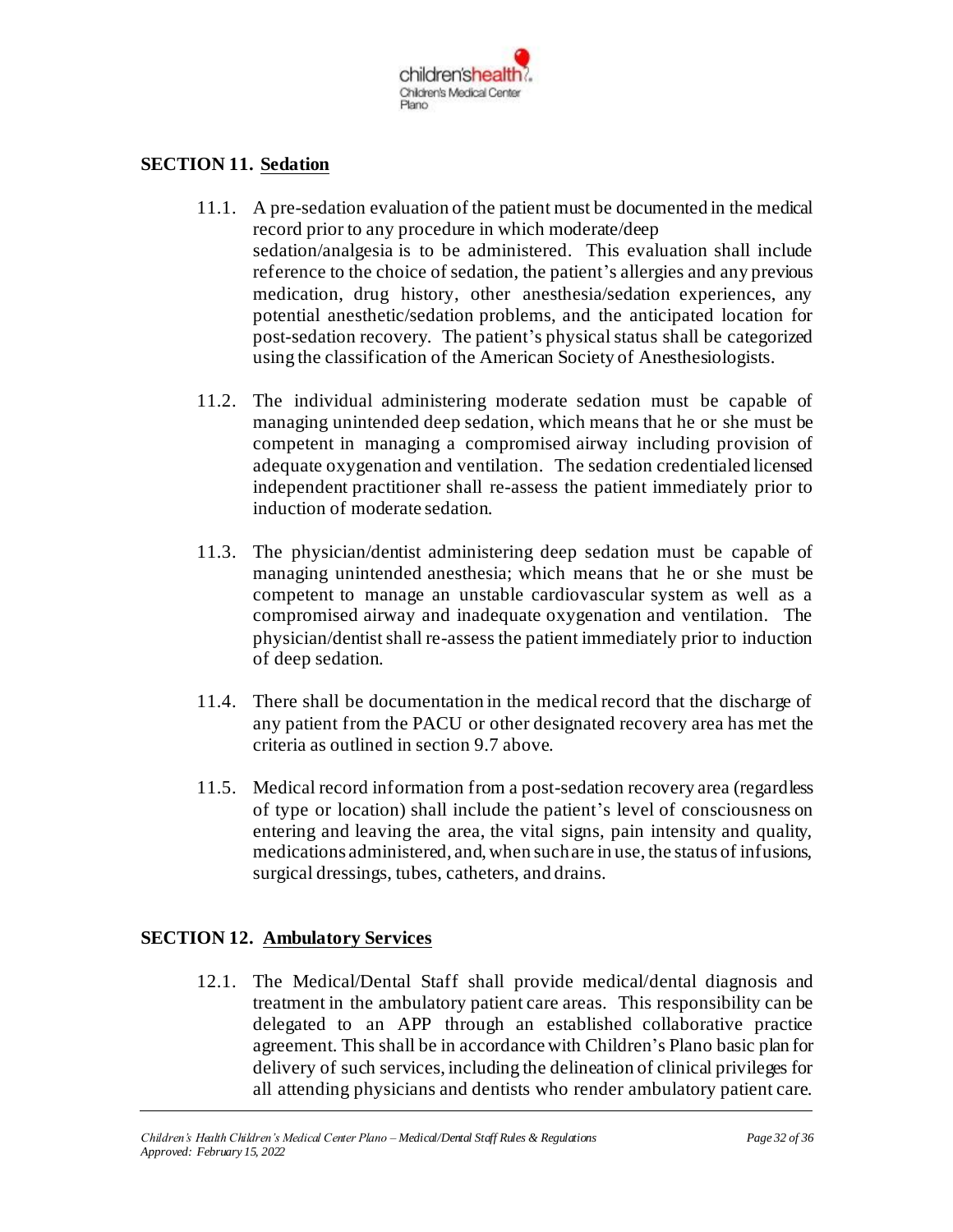

Residents and Fellows may provide care to patients under the direct supervision of an attending physician or dentist.

- 12.2. An appropriate medical record shall be maintained for every patient receiving ambulatory care and shall be incorporated into the patient's permanent medical record. The record of ambulatory care must include the following:
	- 12.2.1.Adequate patient demographic data;
	- 12.2.2.Pertinent medical and surgical history;
	- 12.2.3.Description of significant clinical, laboratory, and imagingfindings;
	- 12.2.4.Diagnosis;
	- 12.2.5.Treatment provided;
	- 12.2.6.Condition of the patient on discharge or transfer;
	- 12.2.7.Any instruction given to the patient and/or family relating to necessary follow-up care; and
	- 12.2.8.Reconciliation of medication, including known allergic and other adverse drug reactions, known long-term medications prescribed for or used by the patient including over-the-counter and herbal treatments.

### **SECTION 13. Psychiatric Unit**

- 13.1. Overall clinical direction of the psychiatric unit and partial hospitalization program shall be provided by designated qualified child and adolescent psychiatrist.
- 13.2. A patient may be admitted to the psychiatric unit only upon the verbal or written order of the medical director of the unit or her/his designee.
- 13.3. The psychiatric unit shall not accept patients with acute medical problems, unless, in the opinion of the admitting physician, the psychiatric disorders are overriding and the medical problem has been stabilized and can be safely handled within the psychiatric setting.
- 13.4. Admissions to the psychiatric unit shall be able and willing.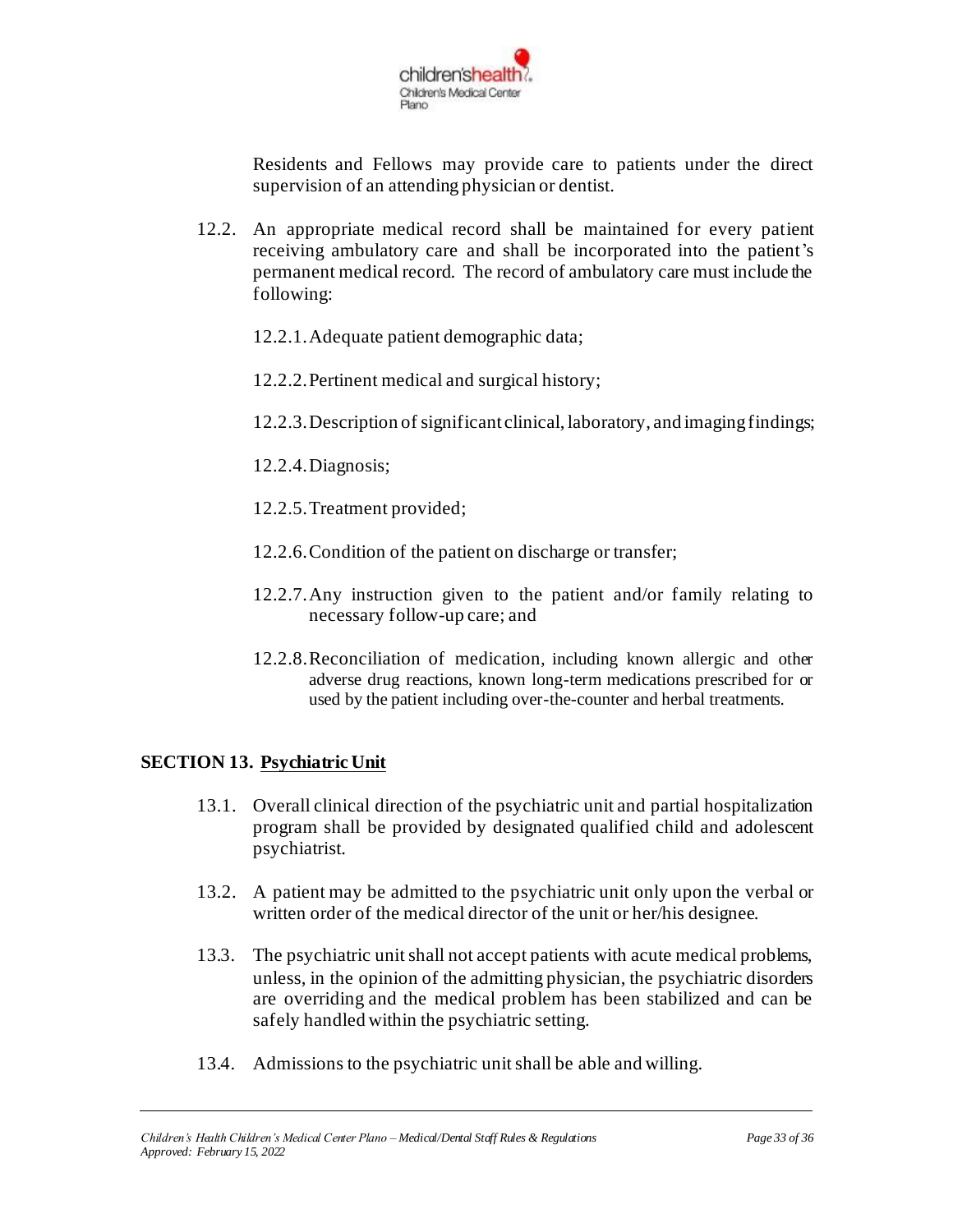

- 13.5. Each patient admitted to the Eating Disorders unit shall be seen by the attending physician or a designee with appropriate Medical/Dental Staff privileges, preferably at the time of admission but in no case later than twenty-four (24) hours after admission. A medical history and physical examination shall be completed by a physician with Medical/Dental Staff privileges, or APP within twenty-four (24) hours of admission of a patient to the Eating Disorders unit. A psychiatric history, mental status examination, differential diagnosis, and proposed treatment plan shall be written by a psychiatrist with Medical/Dental Staff privileges within twenty-four (24) hours after admission of a patient to the psychiatric unit.
- 13.6. When multidisciplinary treatment plans are used for the care of psychiatric patients, there shall be written policies and procedures relating to their use, including appropriate physician involvement.

### **SECTION 14. Critical Care Unit**

- 14.1. Patients may be admitted to the critical care unit by any member of the Medical/Dental Staff with critical care clinical privileges on a priority basis.
- 14.2. Beds in the critical care unit shall be reserved for the care of critically ill patients who have the potential to recover from their acute critical illness by active intervention in an intensive care unit.
- 14.3. The critical care attending physician is responsible for the care of the patient while in Pediatric Intensive Care Unit ("PICU") and also for the patient's discharge from the unit.
- 14.4. Approved criteria for admission to the critical care unit shall be found in the policy "Admission/Discharge Criteria for Critical Care Units."
- 14.5. During times when the critical care unit is full, the Medical Director of the Critical Care Unit shall review each patient's condition on a daily basis and shall have the authority to transfer a patient from the critical care unit to a general nursing unit if such transfer is medically indicated.

### **SECTION 15. Resident's Scope of Practice**

15.1. Residents must meet the qualifications for Resident eligibility outlined in the "Essentials of Accredited Residencies in Graduate Medical Education" in the American Medical Associate's Graduate Medical Education Directory. Dental Residents must meet the qualifications for advanced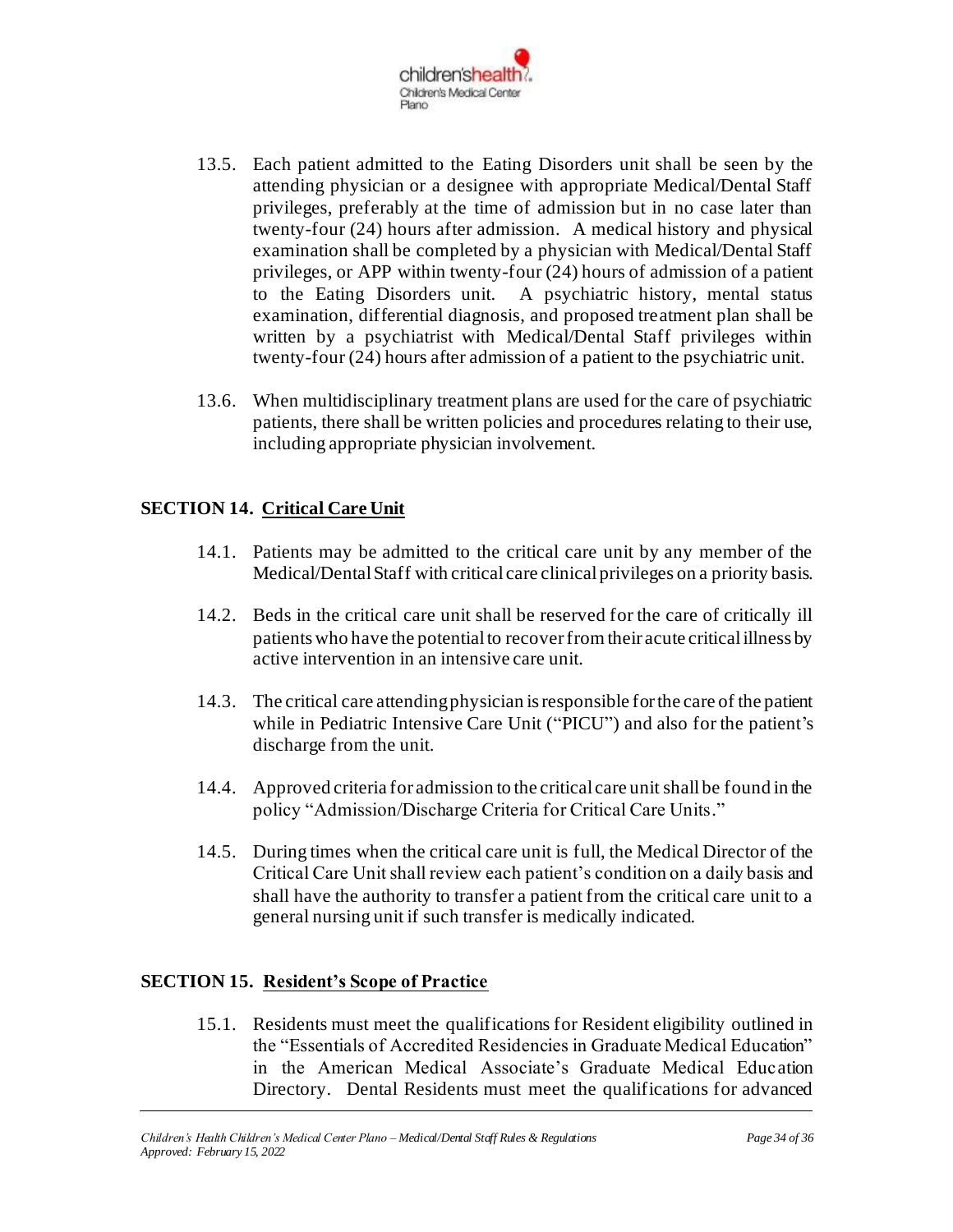

education students as outlined in the Commission on Dental Accreditation Standards for advanced specialty education programs for their respective specialty.

- 15.2. The position of Resident shall involve a combination of supervised, progressively more complex, and independent patient evaluation and management function and formal educational activities. The competence of the Resident shall be evaluated on a regular basis by the Program Director.
- 15.3. The Resident shall provide care commensurate with his/her level of advancement and competence under the general supervision of appropriately privileged attending teaching physicians/dentists. This includes:
	- 15.3.1.Participation in safe, effective and compassionate patient care;
	- 15.3.2.Development of an understanding of ethical, socioeconomic and medical/legal issues that affect graduate medical/dental education;
	- 15.3.3.Utilization of appropriate institutional clinical practice guidelines;
	- 15.3.4.Participation in the educational activities of the training program and, as appropriate, responsibility for teaching and supervising other Residents and students;
	- 15.3.5.Participation in institutional orientation and education programs;
	- 15.3.6.Participation in institutional committees and councils to which the Resident is appointed or invited;
	- 15.3.7.Performance of these duties in accordance with the established practices, procedures, and policies of Children's Plano, and those of its programs, clinical services, and other institutions to which the Resident is assigned, including, among other duties, state licensure requirements for physicians/dentists in training, as applicable;
	- 15.3.8. Compliance with the guidelines of care as defined by the Resident's individual training program; and
	- 15.3.9. Compliance with Children's Plano policies and procedures, Rules and Regulations, contracts, and institutional agreements.